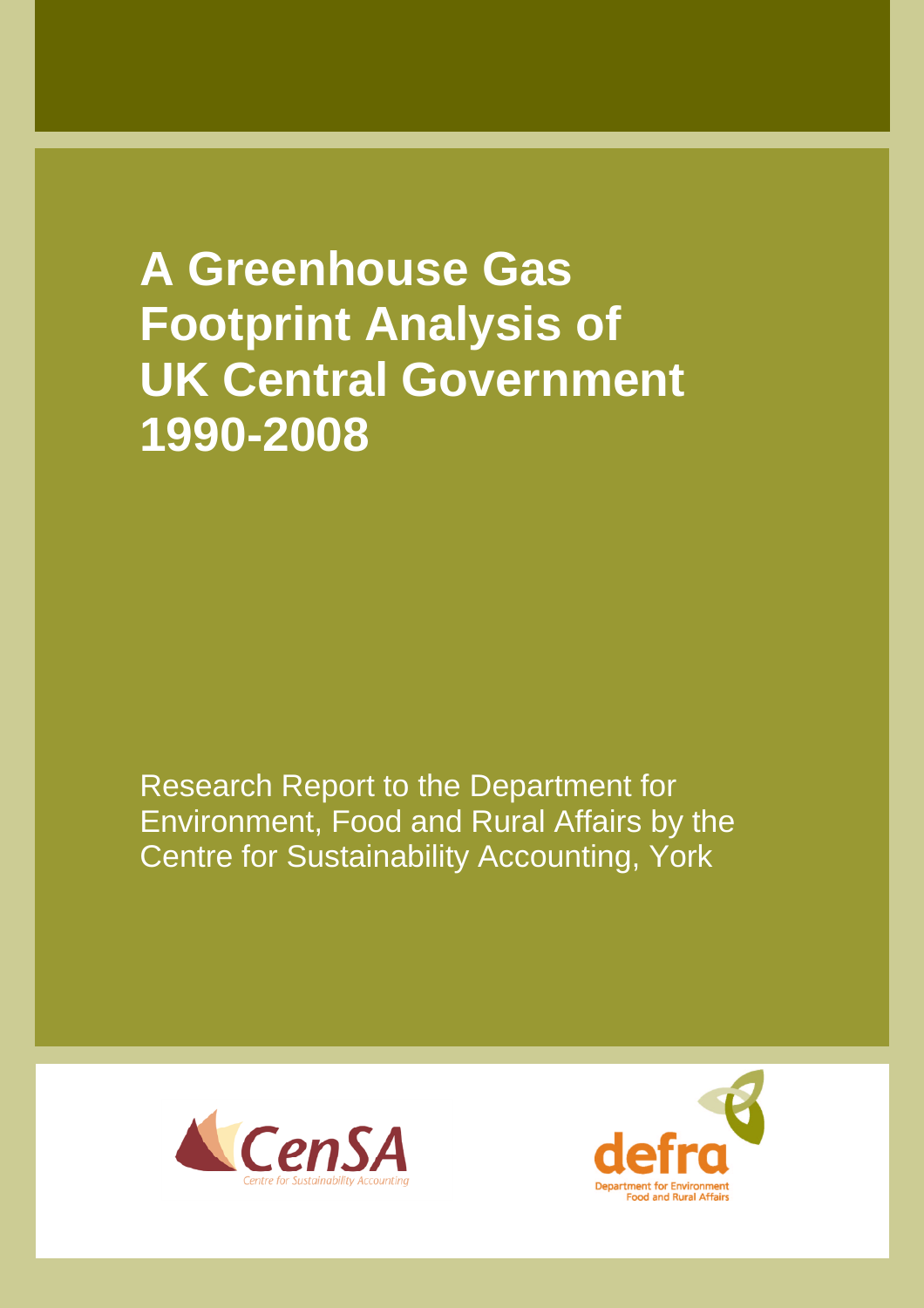Department for Environment, Food and Rural Affairs Nobel House 17 Smith Square London SW1P 3JR Tel: 020 7238 6000 Website: www.defra.gov.uk

© Queen's Printer and Controller of HMSO 2010

This publication is value added. If you wish to reuse this material, please apply for a Click-Use Licence for value added material at: http://www.opsi.gov.uk/clickuse/valueaddedlicenceinformation/index.htm

Alternatively applications can be sent to Office of Public Sector Information, Information Policy Team, St Clements House, 2-16 Colegate, Norwich NR3 1BQ; Fax: +44 (0)1603 723000; email: hmsolicensing@cabinetoffice.x.gsi.gov.uk

Information about this publication is available from: SCP&W Evidence Base Defra Zone 5D, 5th Floor, Ergon House c/o Nobel House, 17 Smith Square London SW1P 3JR

Email: scpevidence@defra.gsi.gov.uk

Published by the Department for Environment, Food and Rural Affairs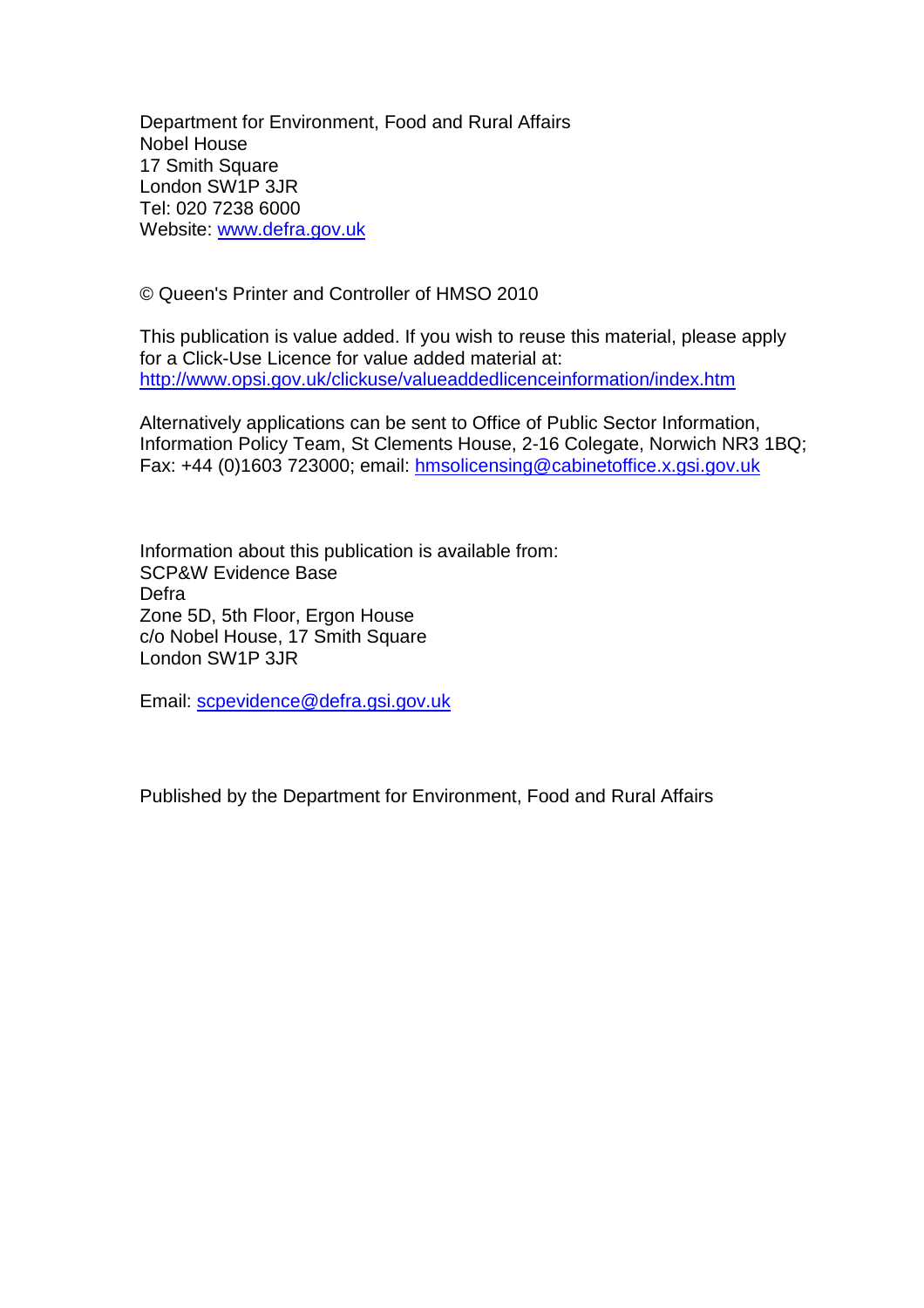## **A Greenhouse Gas Footprint Analysis of UK Central Government, 1990-2008**

### **Report to the Department for Environment, Food and Rural Affairs**

Project ref.: EV0464

Project website accessible via: http://randd.defra.gov.uk

30 November 2010

Suggested citation for this report:

Wiedmann, T. and Barrett, J. (2010) *A Greenhouse Gas Footprint Analysis of UK Central Government, 1990-2008;* Report to the UK Department for Environment, Food and Rural Affairs by the Centre for Sustainability Accounting. Defra, London, UK

**Dr Thomas Wiedmann Dr John Barrett** Centre for Sustainability Accounting, York, UK

Views expressed in this report are those of the authors and do not necessarily reflect those of Defra.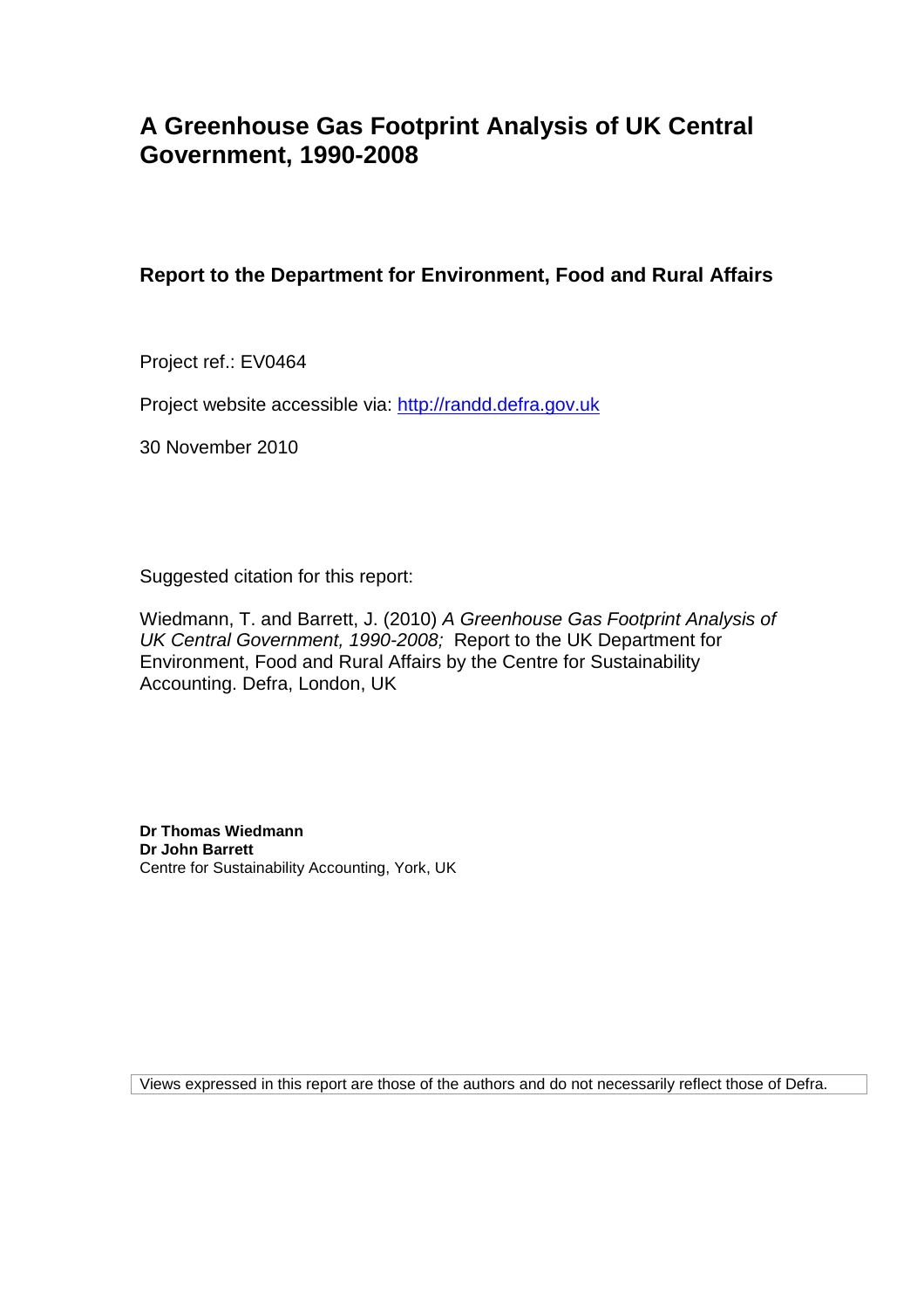## **TABLE OF CONTENTS**

| 1  |  |
|----|--|
| 2  |  |
| 3  |  |
|    |  |
|    |  |
|    |  |
|    |  |
|    |  |
| 4  |  |
|    |  |
|    |  |
|    |  |
|    |  |
|    |  |
|    |  |
| 5  |  |
|    |  |
|    |  |
| 6  |  |
| 7  |  |
| 8  |  |
| 9  |  |
|    |  |
|    |  |
|    |  |
|    |  |
| 10 |  |
|    |  |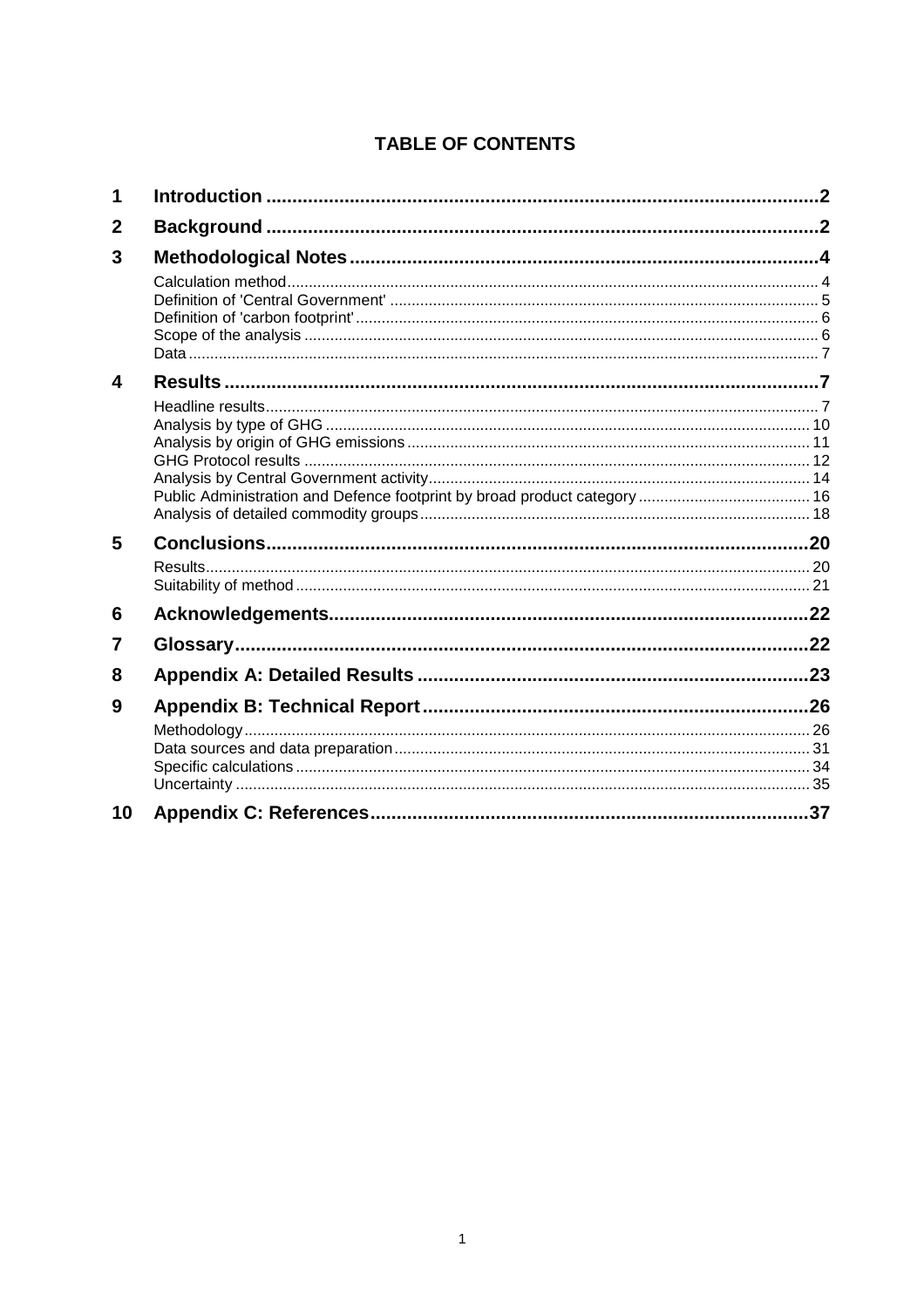## **1 Introduction**

This study provides the most detailed analysis to date of the total carbon footprint of UK Government. For the first time a detailed carbon footprint analysis of Central Government is presented for a 19-year time series (1990 to 2008). The report covers scope 1, 2 and 3 emissions as outlined in the GHG Protocol. Scope 1 emissions are the direct greenhouse gas (GHG) emissions from Central Government, scope 2 refers to GHG emissions from purchased electricity and scope 3 emissions refer to the complete supply chain GHG emissions of procurement.

The analysis uses a 'multi-regional input output model' (MRIO) that provides a boundary-free system to understand the embedded GHG emissions of every item procured by Central Government for the past 19 years. This analysis is complete in that the economy-wide domestic and international supply chain contributions are calculated for every product group; and every item of procurement is taken into account.

Detailed results have been calculated for

- all years from 1990 to 2008,
- three sub-sections of Central Government (Public administration, Defence and Health services),
- six greenhouse gases  $(CO_2, CH_4, N_2O, HFC, PFC, SF_6),$
- 123 UK products,
- 123 Rest-of-world products (imports),

The key findings are presented in this report. The results highlight both the GHG emissions that occur within the UK and GHG emissions that are emitted abroad as a result of UK Central Government expenditure.

## **2 Background**

The most widely used standard for carbon accounting by organisations and businesses is the Greenhouse Gas Protocol, developed by the World Resources Institute and the World Council for Sustainable Development (WRI and WBCSD, 2004). The standard established three categories of emissions, which are the fundamental building blocks of greenhouse gas reporting. These categories are universally accepted and have been adopted within other, more recent standards.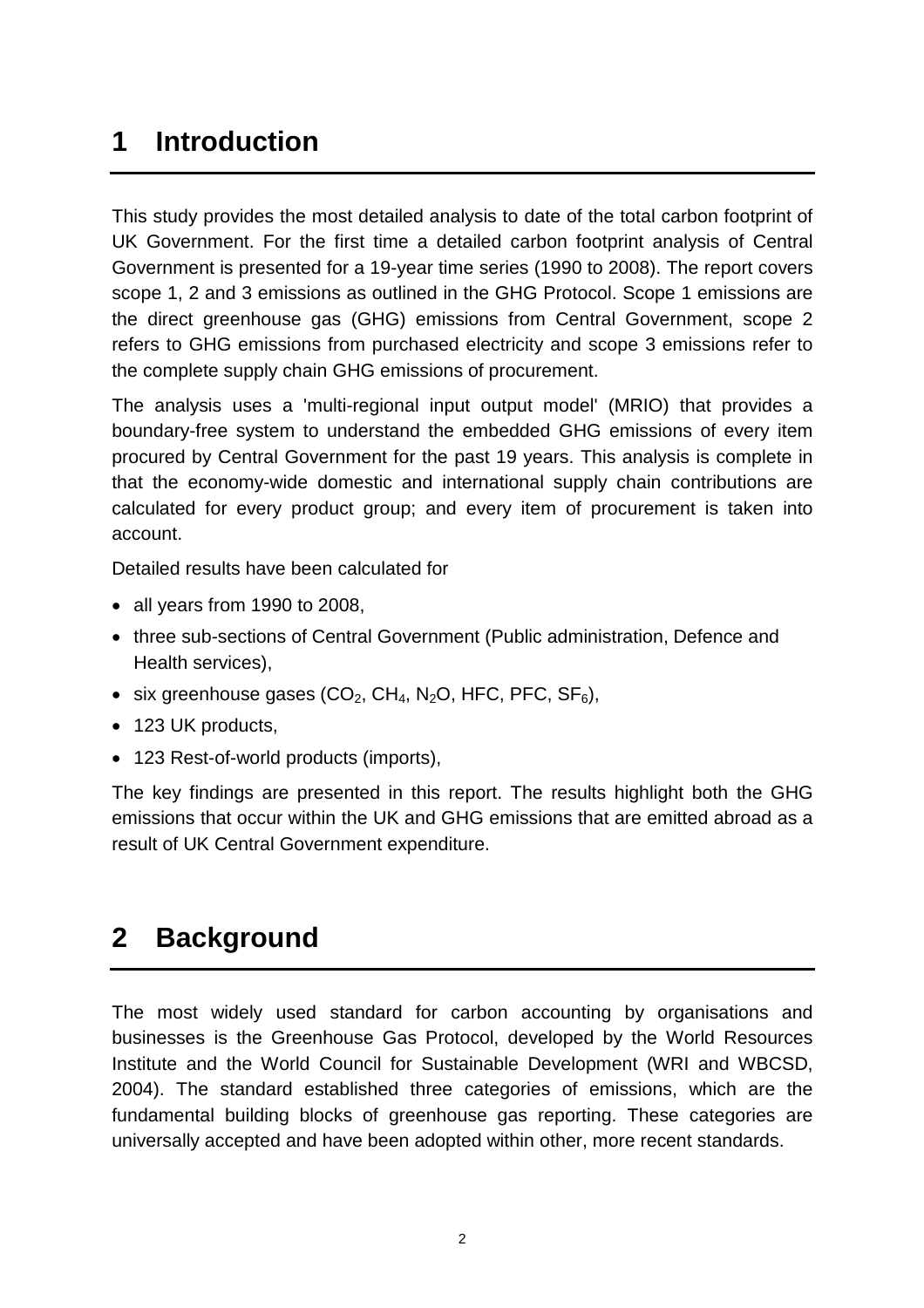Scope 1 emissions: Emissions from sources that are owned or controlled by the UK Government. This includes emissions from buildings, vehicles and other equipment owned or controlled by the Government (e.g. including emissions from military activity both within UK and abroad).

Scope 2 emissions: Emissions associated with the Government use of electricity from the grid (incl. heating / cooling and steam production).

Scope 3 emissions: Indirect emissions associated with Government activity, in particular those emissions embodied in the production of goods and services bought (procured) by Government. Scope 3 emissions can be divided into upstream, midstream and downstream emissions. This project has focused on upstream (supply chain / procurement) emissions. This includes all activities the Government is spending money on, so for example, emissions from the operation of sewage and waste treatment plants are included. Business travel is also part of (upstream) scope 3 and has been included in the analysis. Commuting (midstream emissions) is usually not paid for by the Government and is therefore not included. Nor are emissions induced by Government services (downstream emissions) or emissions from indirect land use change. Furthermore, emissions associated with long-term capital investments (capital formation) have not been included in the present analysis. For more details see Table 1 on page 6.

In terms of covering scope 1 and 2 emissions, a standardised process has already been put in place under the Sustainable Operations of Government Estate. The UK Government has placed considerable emphasis on reducing scope 1 and 2 emissions inside all Government departments. Targets have been established and procedures to report the results have been in place for some time. A 30% reduction by 2030 from 2000 levels is the current target reported as part of the "Sustainable Operations on the Government Estate".

This study represents an important milestone as it is the first time scope 3 emissions of UK Government activities have been analysed in detail and over a 19-year time period. The project has been commissioned by Defra under the Sustainable Consumption and Production (SCP) Evidence Programme and is aimed at understanding:

- all main sources of GHG emissions across Government (i.e. from Government activity),
- how procurement contributes towards overall emissions from Government
- the completeness and robustness of data available for estimating carbon footprint emissions, and
- the priorities for reducing emissions across Government.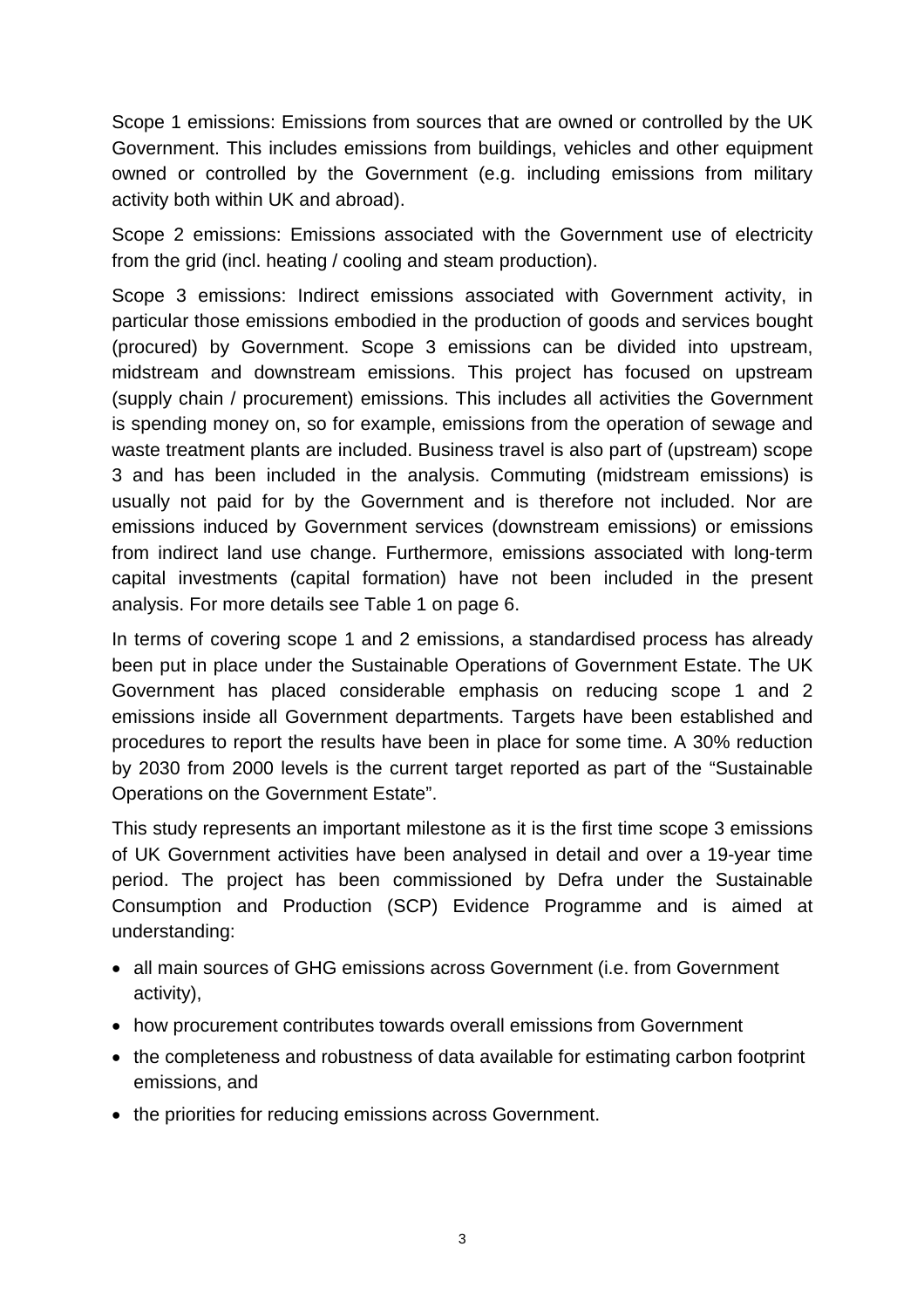## **3 Methodological Notes**

A detailed description of the methodology used to calculate the carbon footprint time series in this report is given in Appendix B: Technical Report (page 23). In this section we summarise salient points and provide important definitions.

## **Calculation method**

The choice of approach very much depends on the application. A 'footprint' indicator should, by its nature, encompass all 'traces' that an activity leaves behind – in the case of a carbon footprint, all greenhouse gas emissions that can be associated directly and indirectly with this activity. Methodologically, this 'full life-cycle perspective' has been addressed from two directions: bottom-up, based on process analysis (PA), and top-down, based on (environmental) input-output analysis (IOA). PA has been developed to understand the environmental impacts of individual products from 'cradle to grave'. Using specific primary and secondary process data, this approach can achieve results with high specificity for defined products, but has to set a system boundary. This means that contributions from outside the system boundary are being cut off, leading to a significant underestimation of the full carbon footprint in most cases. Due to the particular data requirements, PA is generally a cost and labour-intensive task. GHG estimates might differ substantially depending on which database has been used for a particular study.

Environmentally extended input-output analysis provides an alternative, economywide approach, making system cut-offs unnecessary. It is appropriate for larger entities such as product groups, companies or countries or, as in this study, Government activities. Its suitability for assessing the impacts of individual products or processes is limited, however, as it assumes homogeneity of prices, outputs and their carbon emissions at the sector level. Once a suitable input-output model has been set up, a number of analyses can be carried out in a resource-efficient way.

Both methods, PA and IOA, have been used for carbon footprinting. The importance of employing an all-encompassing approach to avoid the underestimation of carbon footprint results has been demonstrated by Matthews et al. (2008) and by Huang et al. (2009). Arguably the best option for a detailed, yet comprehensive and robust carbon footprint analysis is therefore to combine the strengths of both methods by using a hybrid approach where PA and IOA are integrated (Minx et al., 2008). Such a hybrid life cycle assessment (Hybrid-LCA) approach allows the preservation of the detail and accuracy of bottom-up approaches in important processes while the majority of less significant production steps can be covered by the input-output part of the model.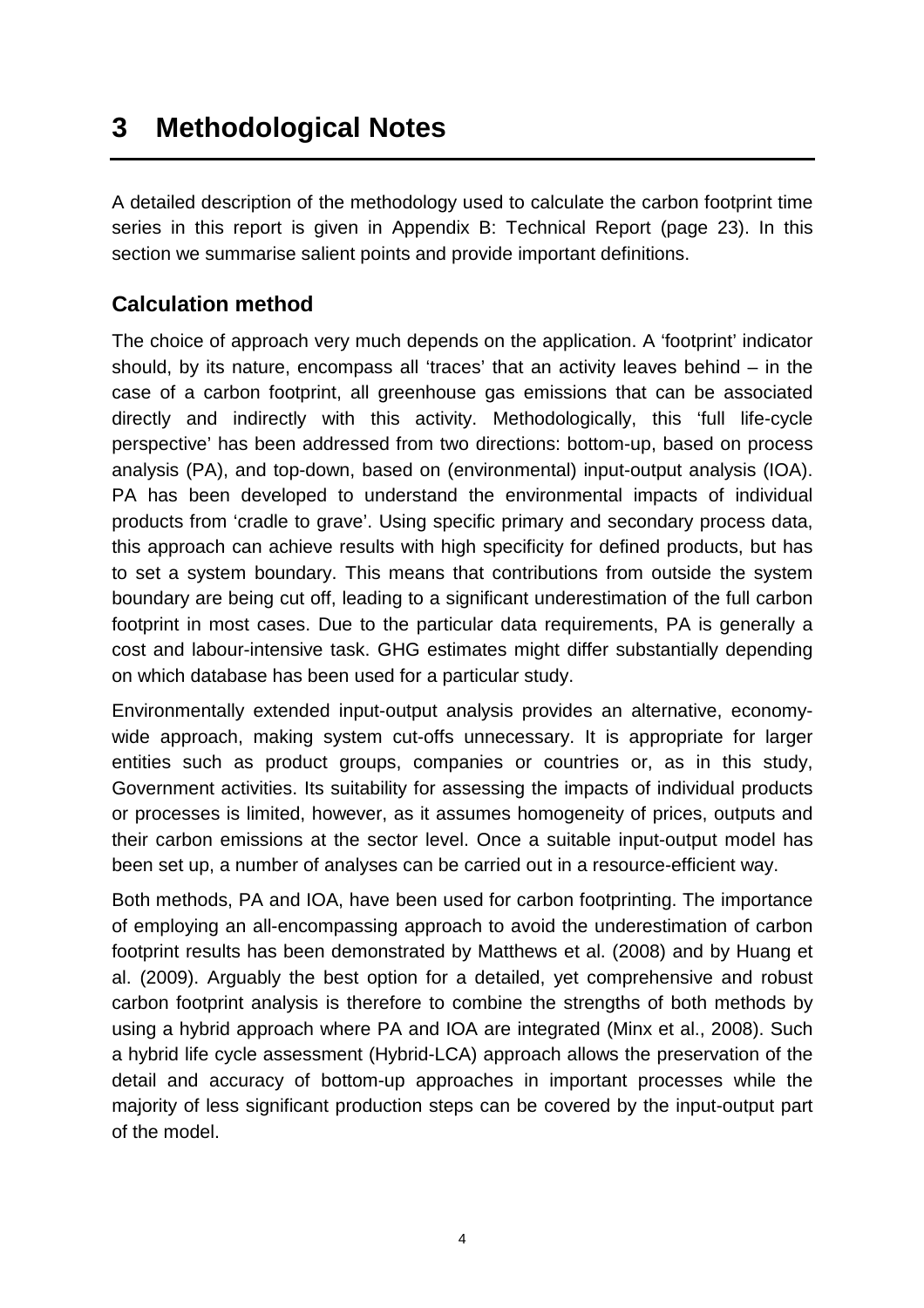For this study the main objective is to gain an overall picture of the greenhouse gas emissions embedded in goods and services purchased by Central Government. A collection of primary data on the embodied energy / carbon of all products purchased by all Government departments would not be appropriate and indeed impossible as this would require excessive resources and would not be cost-efficient. Instead, input-output analysis was chosen as the most suited approach for this study, because it is comprehensive and complete, makes best use of Central Government expenditure data from the Office for National Statistics (ONS) and is consistent with standardised economic and environmental accounting (see also Minx et al., 2009; Wiedmann, 2009). The IOA model used in this study utilises ONS time series data, including the most up-to-date data available. Therefore the time lag for the analysis can be kept to a minimum. At present the most detailed sector level available comprises 123 product groups. In conclusion, IOA is seen as the most robust and cost-efficient approach for the purpose of this study. The Scottish Government has used the same approach for its public spending carbon footprint assessment (Croasdale and McIntyre, 2010).

### **Definition of 'Central Government'**

The definition of 'General', 'Central' and 'Local' Government used in this study follows the internationally accepted, standardised categorisation of Government activity as defined by the European System of Accounts 1995 (ESA95) (Eurostat, 2007). ESA95 defines the general Government sector as all resident institutional units that are other non-market producers whose output is intended for individual and collective consumption, and are mainly financed by compulsory payments made by units belonging to other sectors, and/or all institutional units principally engaged in the redistribution of national income and wealth. Central Government includes Government departments, agencies, parliamentary bodies, military forces, and nonbudgetary institutions serving households that are controlled by Central Government. Local Government is the level of Government applying at the level of cities and towns and other geographically limited entities below the level of regions. The institutions of the devolved administrations of Scotland, Wales and Northern Ireland are as part of the Central Government sector in the UK.

Intermediate consumption of Central Government supplied by ONS has been used in this study to calculate upstream scope 3 emissions and is defined as the value of goods and services consumed by Government such as building rentals, office consumables, energy, consultancy services and military supplies. The ONS data furthermore allow for a breakdown of the consumption data into the sub-sectors Public Administration, Defence, Health Services and Other Services.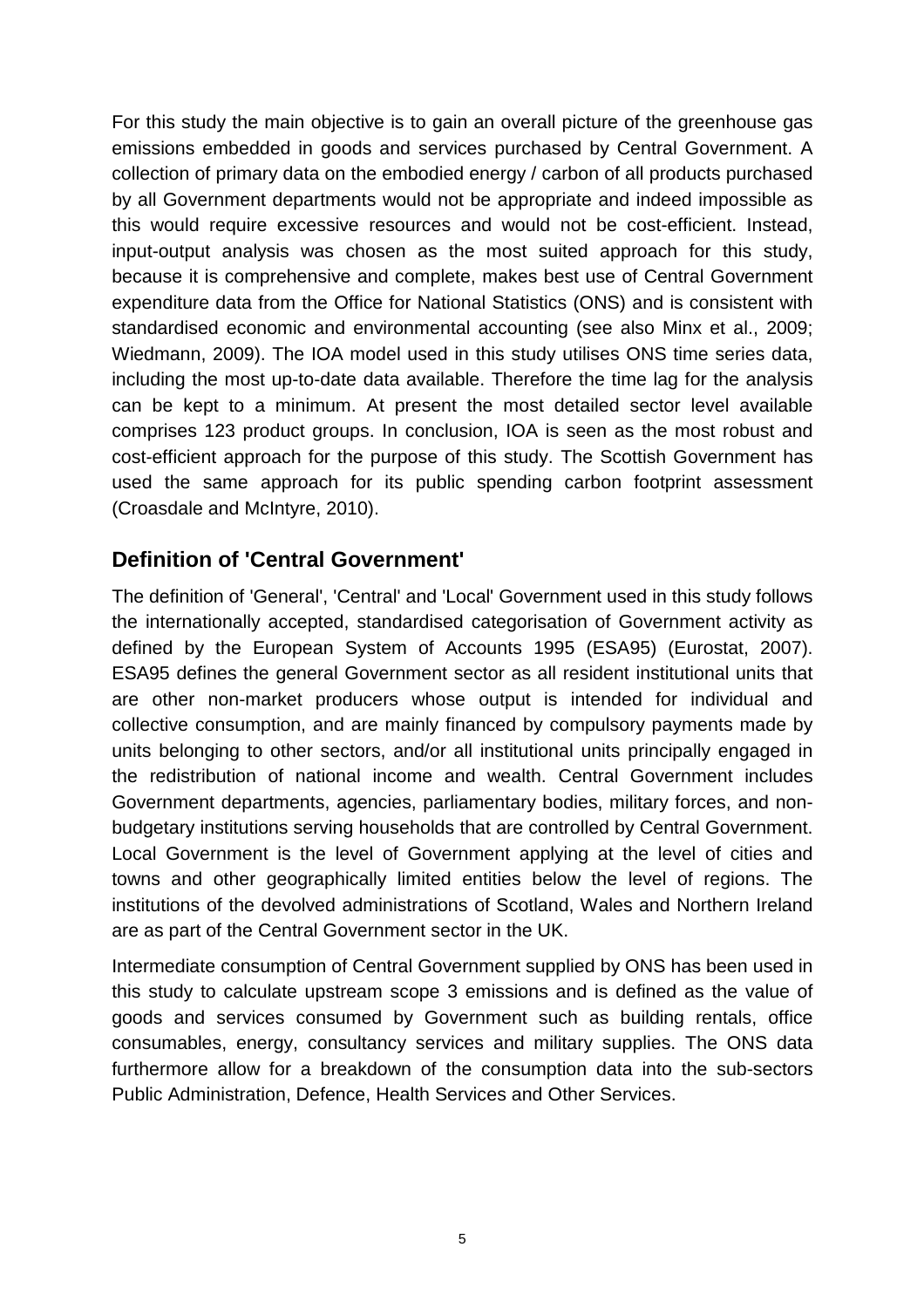### **Definition of 'carbon footprint'**

'Carbon footprint' as defined in this study is a measure of the total amount of greenhouse gas emissions that is directly and indirectly caused by the activities of Central Government. We include all six GHGs of the Kyoto Protocol and express results in  $CO<sub>2</sub>$  equivalents ( $CO<sub>2</sub>e$ ).

### **Scope of the analysis**

This analysis provides results for scope1, 2 and some of scope 3. Scope 3 emissions incorporate a wide variety of emissions from supply chains emissions to commuting and the emissions associated with investment. This study has not attempted to quantify all these emissions. Table 1 provides a list of all the different categories included under scope 3 as part of the Greenhouse Protocol and identifies what have been included in this study.

| Category                                                    | <b>Description</b>                                                 | <b>Included</b><br>in study |
|-------------------------------------------------------------|--------------------------------------------------------------------|-----------------------------|
| Purchased goods and services<br>- direct supplier emissions | Scope 1 and 2 emissions of tier 1 suppliers                        | YES.                        |
| Purchased good and services -<br>cradle to gate emissions   | Extraction and production of inputs (tiers 1, 2,<br>$3, 4$ etc.)   | YES <sup>1</sup>            |
| Energy-related activities not<br>included in scope 2        | Supply chains impacts of electricity generation                    | YES                         |
| Capital equipment                                           | Manufacturing/Construction of capital<br>equipment                 | NO <sup>2</sup>             |
| Transport and distribution                                  | External transportation and distribution of<br>inputs              | <b>YES</b>                  |
| <b>Business travel</b>                                      | Employee business travel                                           | <b>YES</b>                  |
| Waste generated in operations                               | Disposal / treatment of waste generated in<br>operations           | <b>YES</b>                  |
| Leased assets                                               | Manufacturing / construction and operation of<br>leased assets     | YES                         |
| Investments                                                 | GHG emissions associated with investments                          | NO <sup>1</sup>             |
| Transport and distribution                                  | Transportation and distribution of sold products                   | <b>YES</b>                  |
| Use of sold products                                        | Use of sold goods and services (downstream)                        | <b>NO</b>                   |
| Waste                                                       | Disposal of sold products at the end of their life<br>(downstream) | NO.                         |
| Employee commuting                                          | Employees commuting to and from work                               | <b>NO</b>                   |

| Table 1: Scope 3 emission categories (adapted from GHG Protocol) |  |  |
|------------------------------------------------------------------|--|--|
|                                                                  |  |  |

1) The footprint of Defence excludes imported products for defence, see Appendix (page 32).

<sup>2)</sup> Capital investment (as part of the category 'capital formation' in the final demand section of the National Accounts) has not been included. However, some smaller investments made in whole during the one-year accounting period (e.g. the purchase of office computers) have been included as part of intermediate consumption and the Defence expenditure statistics used to estimate the carbon footprint of defence activities also includes some capital elements (see explanations in Appendix, page 32).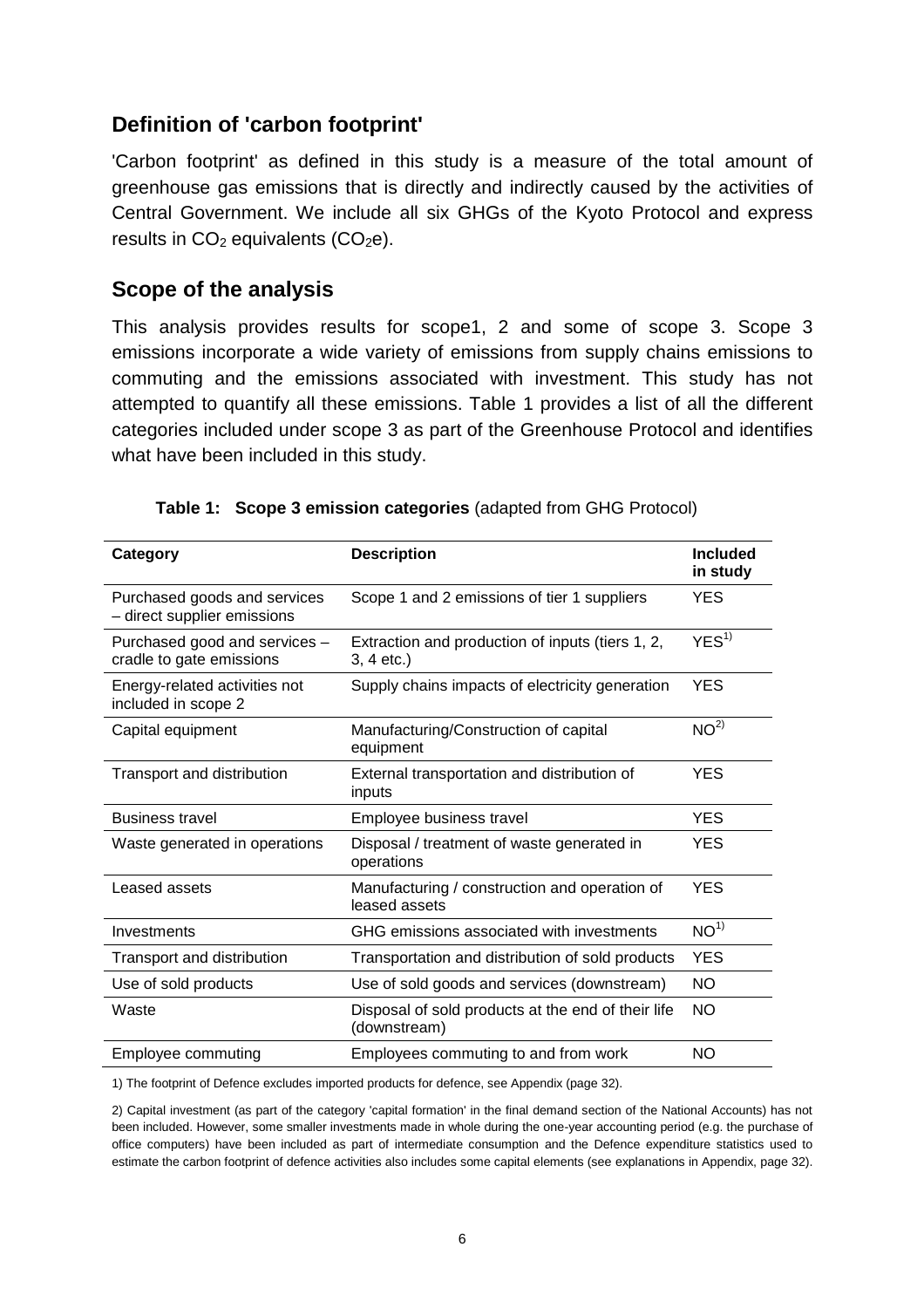In terms of emissions included we have followed the scope of the UK national Environmental Accounts, i.e. International aviation and shipping bunker emissions, other extra-terrestrial adjustments and  $CO<sub>2</sub>$  from biomass are included whereas emissions from Crown Dependencies and land use change / forestry emissions are excluded.

## **Data**

The IOA method applied requires data on the expenditure of different products. Data on Central Government expenditure is available through the Office for National Statistics (ONS) following the ESA95 standard classification. The commodity breakdown is according to Standard Industrial Classification (SIC), aggregated to 123 sectors. Further detail on data is provided in Appendix B: Technical Report (page 23).

## **4 Results**

## **Headline results**

Between 1990 and 2008 Central Government activities have been responsible for producing nearly 1.2 billion tonnes of GHGs. Figure 1 maps the total carbon footprint of Central Government for this time period.

In 2008, the carbon footprint of Central Government was 64.7 million tonnes (Mt) of GHGs. A peak was reached in 2004 of 69.7 Mt  $CO<sub>2</sub>e$  and a modest decline in the last three years levels out at around 65 Mt  $CO<sub>2</sub>e$ . Between 1990 and 2008, the carbon footprint has grown by 14.3%, representing an annual increase of 0.71% per year. Annual  $CO<sub>2</sub>e$  emissions in 2008 are now 8.1 million tonnes higher than they were in 1990.

When comparing the carbon footprint of Central Government with the total UK carbon footprint, the proportion has remained rather constant for the 19-year time series. The carbon footprint of Central Government consistently represents around 6 to 7% of the UK total (Figure 1). As the carbon footprint of UK rose in the early 2000s so had the footprint of Central Government. The overall growth rate in the Central Government carbon footprint is equivalent to the growth in the carbon footprint of the UK as a whole between 1990 and 2008.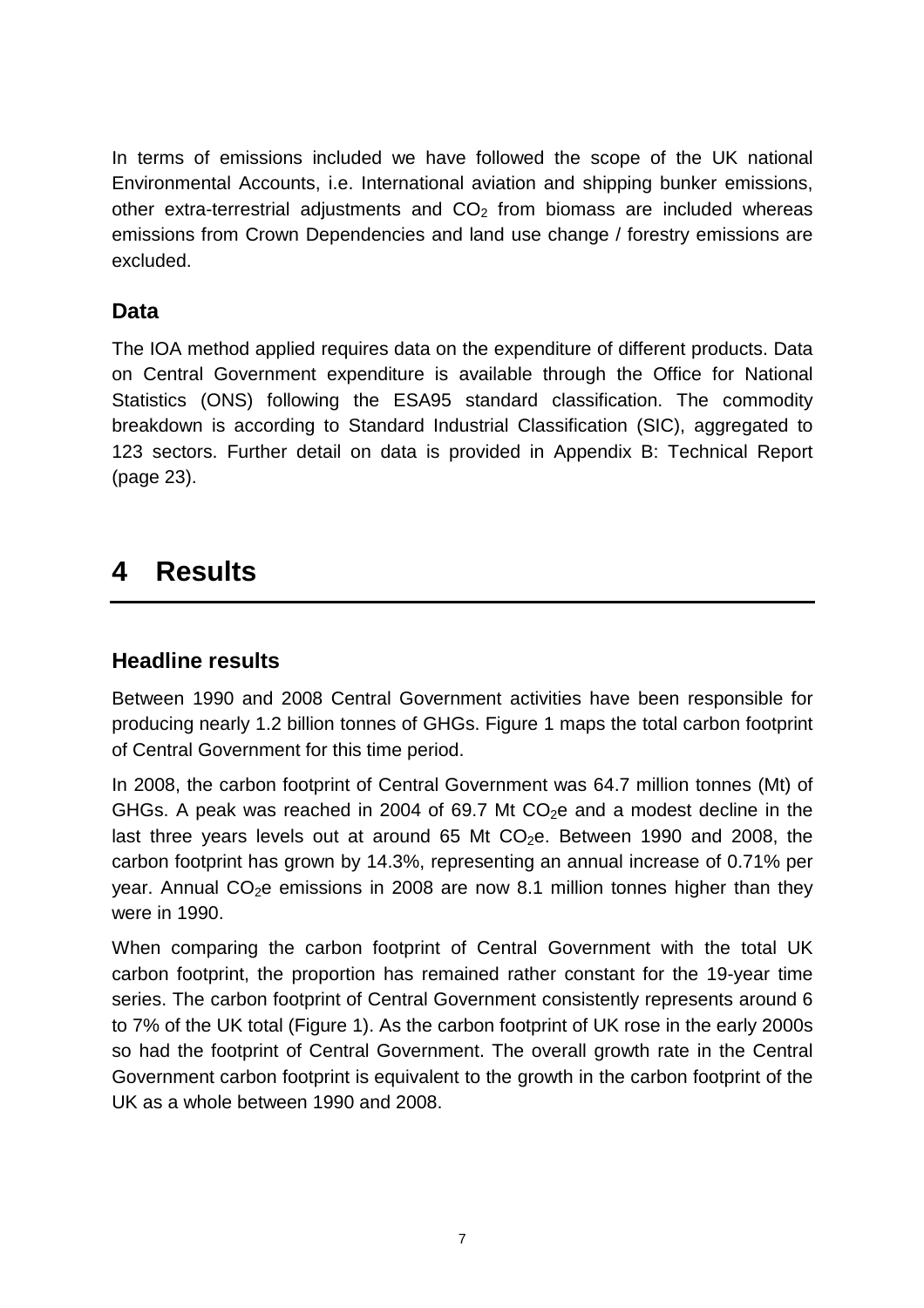

#### **Figure 1: Carbon footprint of Central Government and proportion of total UK national carbon footprint, 1990 to 2008** (six GHGs) (error bars show  $\pm$  standard deviation based on uncertainty of CO<sub>2</sub> emission results) (kt = kilotonnes = 1000 tonnes) (Source: CenSA)

Uncertainty of results is a complex issue that can be very difficult to calculate. Uncertainty relates to data as well as methods. For this analysis we have relied on a previous study to determine the overall uncertainty of data and methods associated with the use of environmentally extended input-output analysis. This study – a worldfirst for a multi-region input-output model – employed a statistical approach entitled a 'Monte Carlo Simulation' which is suitable for very large data sets with numerous data inputs from different sources. The method and results of this uncertainty analysis were published as a report to Defra and in a peer-reviewed scientific journal (Wiedmann et al., 2008a; Lenzen et al., 2010b). Based on sectoral uncertainties for CO<sub>2</sub> emissions, our estimate of the uncertainty range of the total carbon footprint of Central Government is in the range of 3 to 5% standard deviation.

To some extent, Central Government expenditure is an artificial distinction from total Government spend in the UK. If the money is spent centrally then the carbon footprint is associated with Central Government. If it is distributed to Local Government then it is not included. One of the possible reasons for a change in the carbon footprint of Central Government could result in the way that funds are allocated between Central and Local Government. Furthermore, some services might have been privatised over time, in which case they no longer fall under the Government's carbon footprint. Figure 2 provides the carbon footprint of all UK Government spend, distinguished by 'central' and 'local'.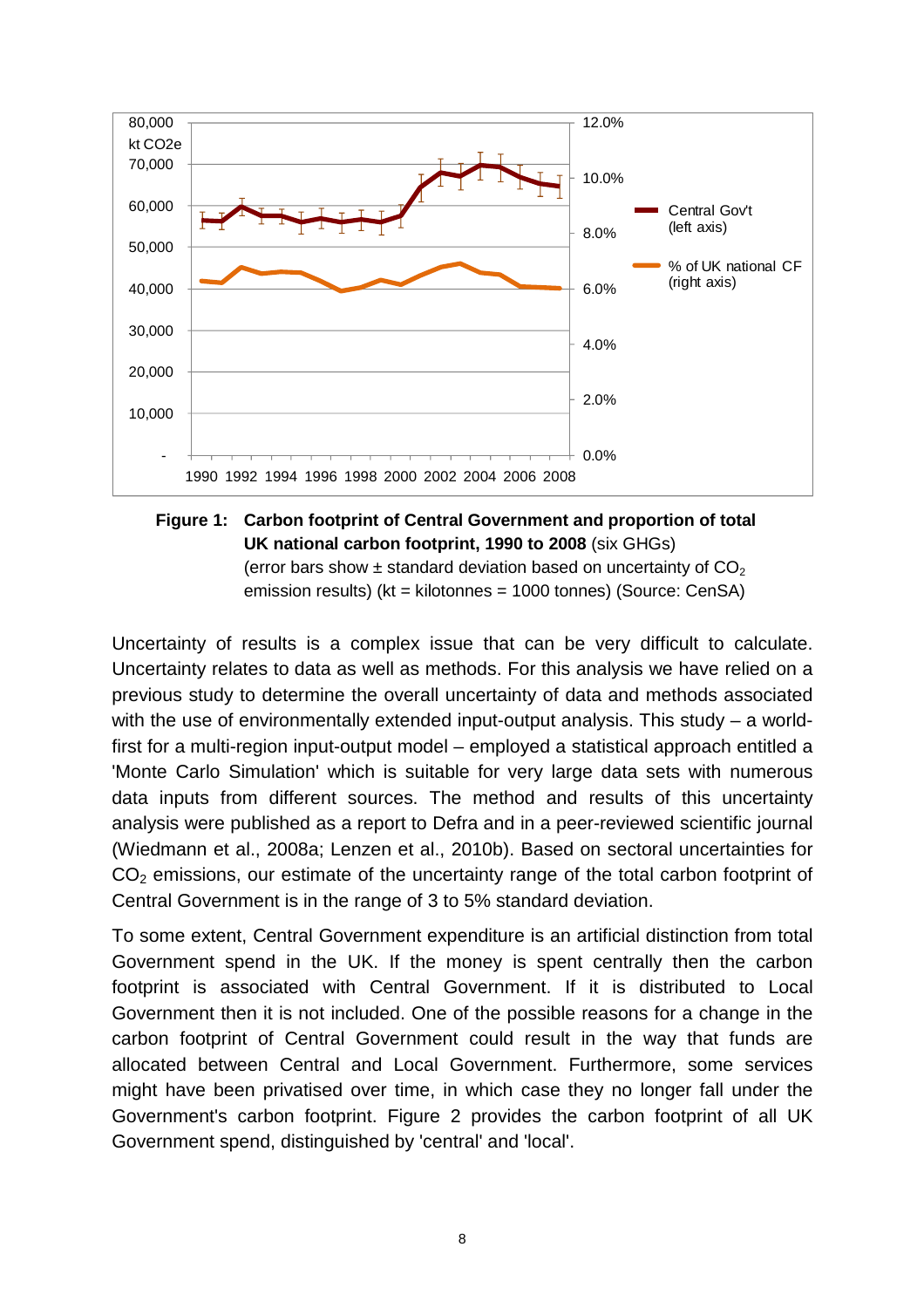

**Figure 2: Carbon footprint of Central, Local and total General Government, 1990 to 2008** (six GHGs) (Source: CenSA)

The carbon footprint of total UK Government (General Government) in 2008 was 120.8 million tonnes (Mt) of GHGs and oscillated between 111 Mt CO<sub>2</sub>e in 1994 and 127 Mt  $CO<sub>2</sub>e$  in 2004. The proportion of the total UK carbon footprint is considerable and has only slightly declined from 13.3% in 1990 to 11.2% in 2008. Both Central and Local Government have a similar carbon footprint of around 60 million tonnes, although the balance has slightly shifted, with the Local Government footprint decreasing slightly in the early 1990s and the Central Government footprint increasing significantly in the early 2000s.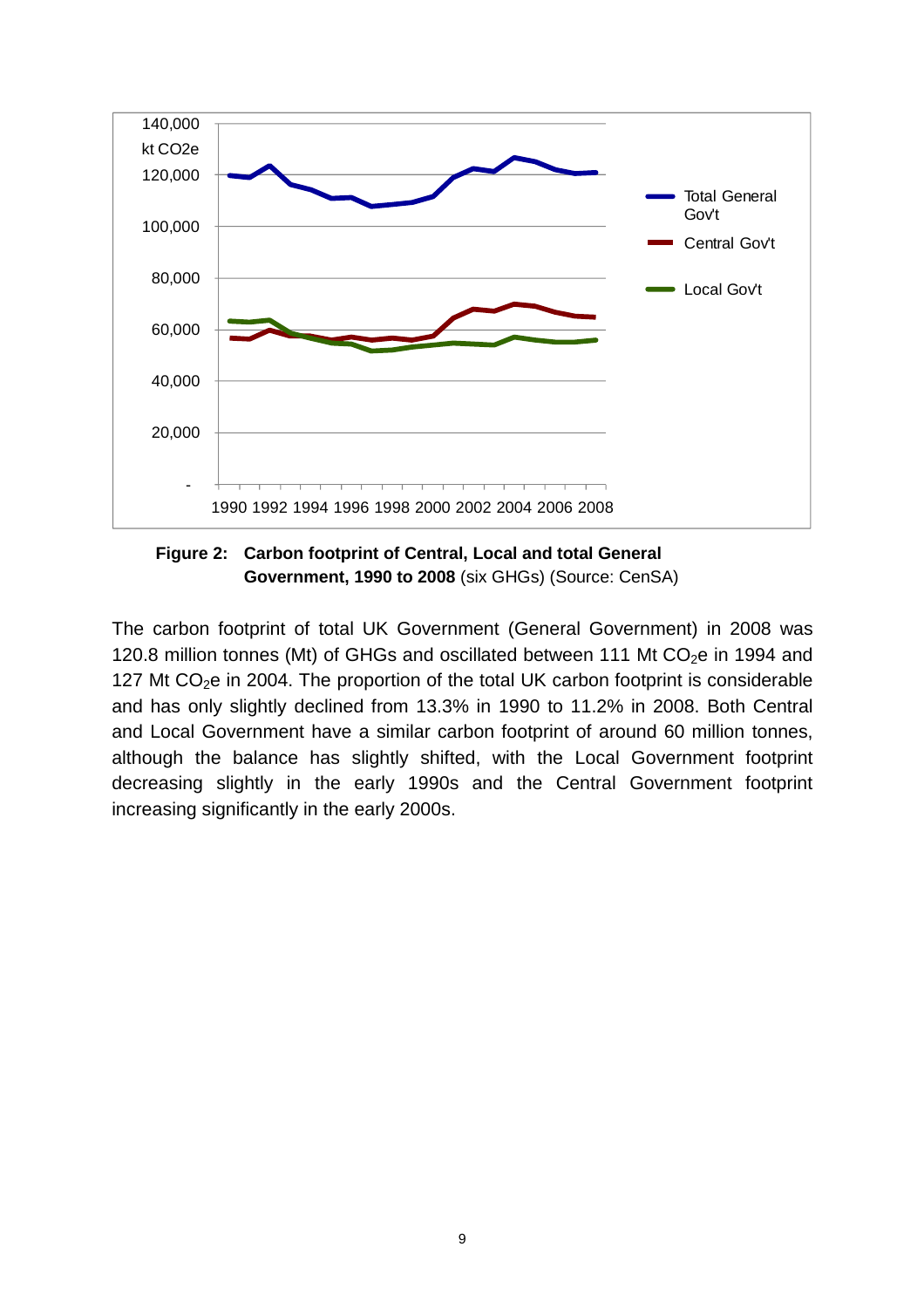## **Analysis by type of GHG**

For Central Government only, the total emissions have been broken down by six greenhouse gases in Figure 3 for the complete time series.



**Figure 3: Central Government carbon footprint by type of greenhouse gas, 1990-2008** (Source: CenSA)

Clearly,  $CO<sub>2</sub>$  is responsible for the majority of the greenhouse gases, accounting for 77.2% of the total in 2008. This proportion has increased from the 1990 baseline as methane emissions have declined. A reduction of 16% in total methane emissions ('methane footprint') was achieved between 1990 and 2008, mostly due to a reduction of direct emissions from coal mining, landfills and – to a lesser extent – agriculture. However, this had only a marginal effect on the increase in total GHG emissions. Additionally, nitrous oxide emissions have barely changed between 1990 and 2008, meaning that emissions in  $CO<sub>2</sub>$  are the key reason for an increase in the Central Government carbon footprint between 1990 and 2008.

About 94% of the carbon footprint is made up of the three main GHGs, these being carbon dioxide, methane and nitrous oxide. Fluorocarbons (HFC and PFC) have both increased by around 400% between 1990 and 2008, due to an increased consumption of refrigerated goods (HFC) and specialist equipment in the NHS (PFC). However, their proportion of the total carbon footprint was still only 5% in 2008.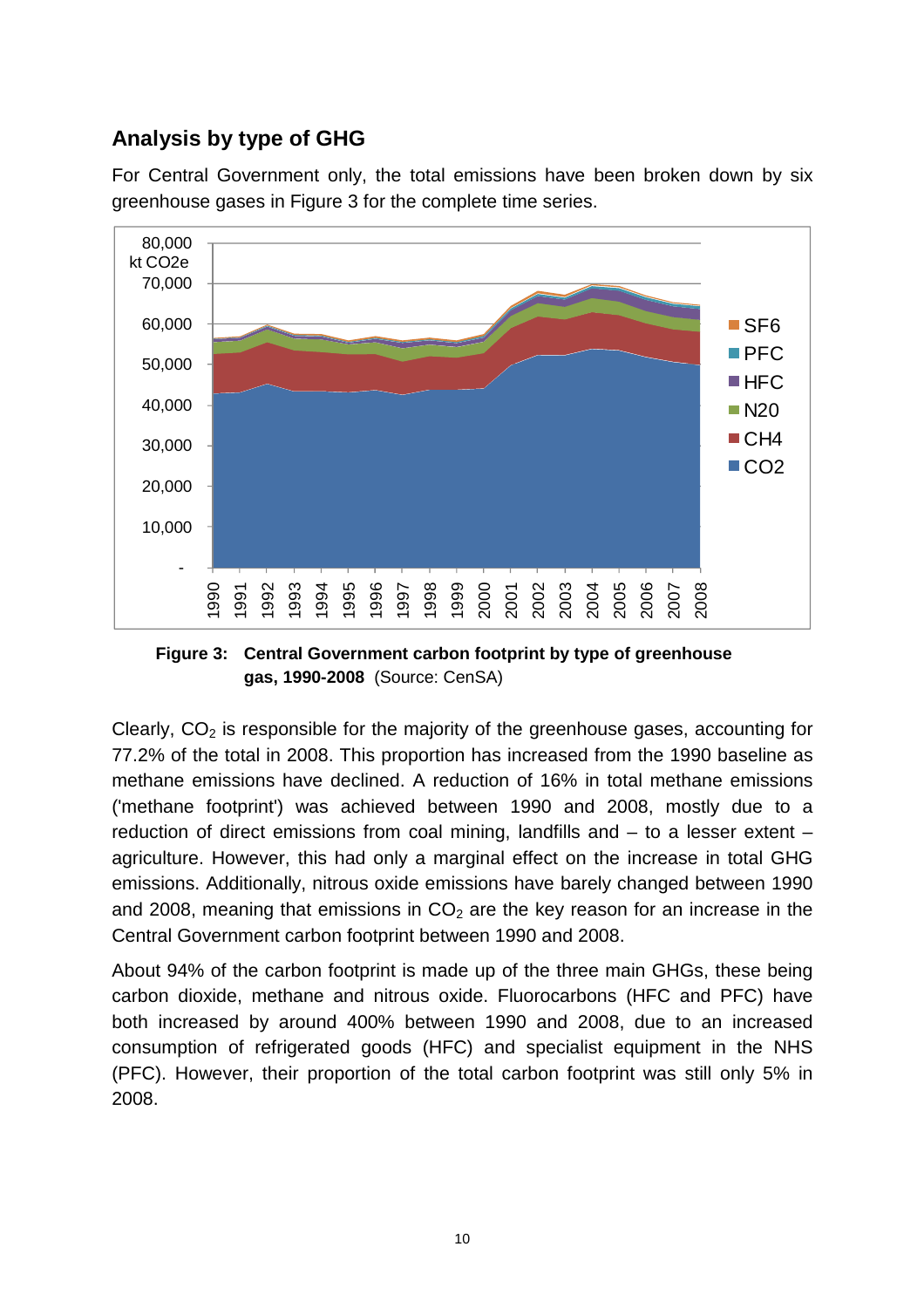## **Analysis by origin of GHG emissions**

The two-region input-output model used in this study allows for a distinction of embedded emissions by origin. Government in the UK purchases goods and services from the UK economy and from abroad (from the rest of the world, ROW). In the first case, most of the emissions associated with UK products will occur on UK territory although some of them will occur abroad because some intermediate goods and services from overseas might be needed. We refer to these emissions as 'UK emissions' or, more precisely, as emissions embedded in UK products. Goods and services from the rest of the world mostly lead to emissions overseas. Those are referred to as 'ROW emissions' or as emissions embedded in ROW products. Figure 4 shows how those two strands of emissions have evolved over the 19-year time period.



#### **Figure 4: Central Government carbon footprint by UK emissions (embedded in UK products) and ROW emissions (embedded in rest-of-word products), 1990-2008** (all six GHGs) (Source: CenSA)

A similar picture to the one for the total UK carbon footprint emerges (Wiedmann et al., 2008b; Baiocchi and Minx, 2010; Wiedmann et al., 2010). Except for the last few years, emissions embedded in imports (ROW products) have steadily and significantly increased; in total by a factor of 2.9 and on average by over 15% per year between 1990 and 2008. At the same time, emissions embedded in UK products, incl. scope 1 emissions, have declined by 17% (0.9% p.a.) in the same period.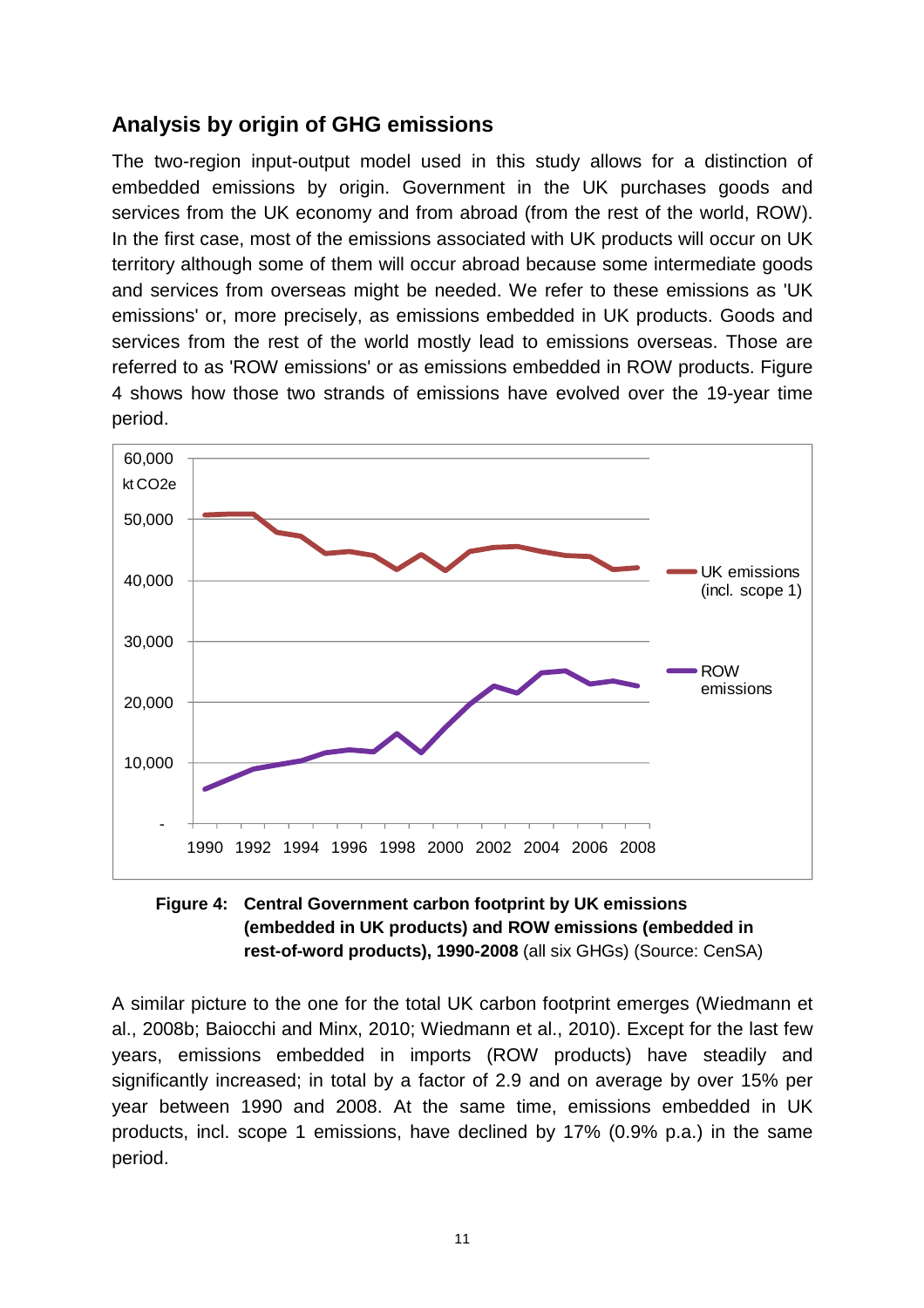This shift in embedded emissions seems to be a consequence of both a change in spending and a decrease in the carbon intensity of products. A very broad and simple analysis shows that between 1990 and 2008 spending on UK products rose by 149% while spending on ROW products rose by 493%, i.e. almost five-fold. In the same time period the  $CO<sub>2</sub>$ -intensity of UK products decreased by 34%, that of ROW products by 9.0%. A more detailed analysis reveals that much of the trends in embedded emissions can be explained with a shift in purchasing pharmaceuticals for the NHS from UK-produced to imported products.

## **GHG Protocol results**

The results have been organised in line with the GHG Protocol classification of scope 1, 2 and 3 emissions (see Table 1 for a full description of what is and is not included in the analysis). In 2008, scope 3 emissions were responsible for 77% of the total carbon footprint of Central Government. Scope 1 emissions accounted for 13% of the total and scope 2 emissions for 10%.

Scope 3 emissions have increasingly represented a larger proportion of Central Government GHG emissions. In 1990, scope 3 emissions accounting for 65% of the total, climbing to 77% in 2008. This change relates to two key reasons; a substantial increase in scope 3 emissions coupled with a decline in scope 1 and 2 emissions. If this trend continues, scope 3 emissions could represent up to 90% of the total carbon footprint by 2020.



**Figure 5: Central Government carbon footprint by GHG Protocol category, 1990-2008** (six GHGs) (Source: CenSA)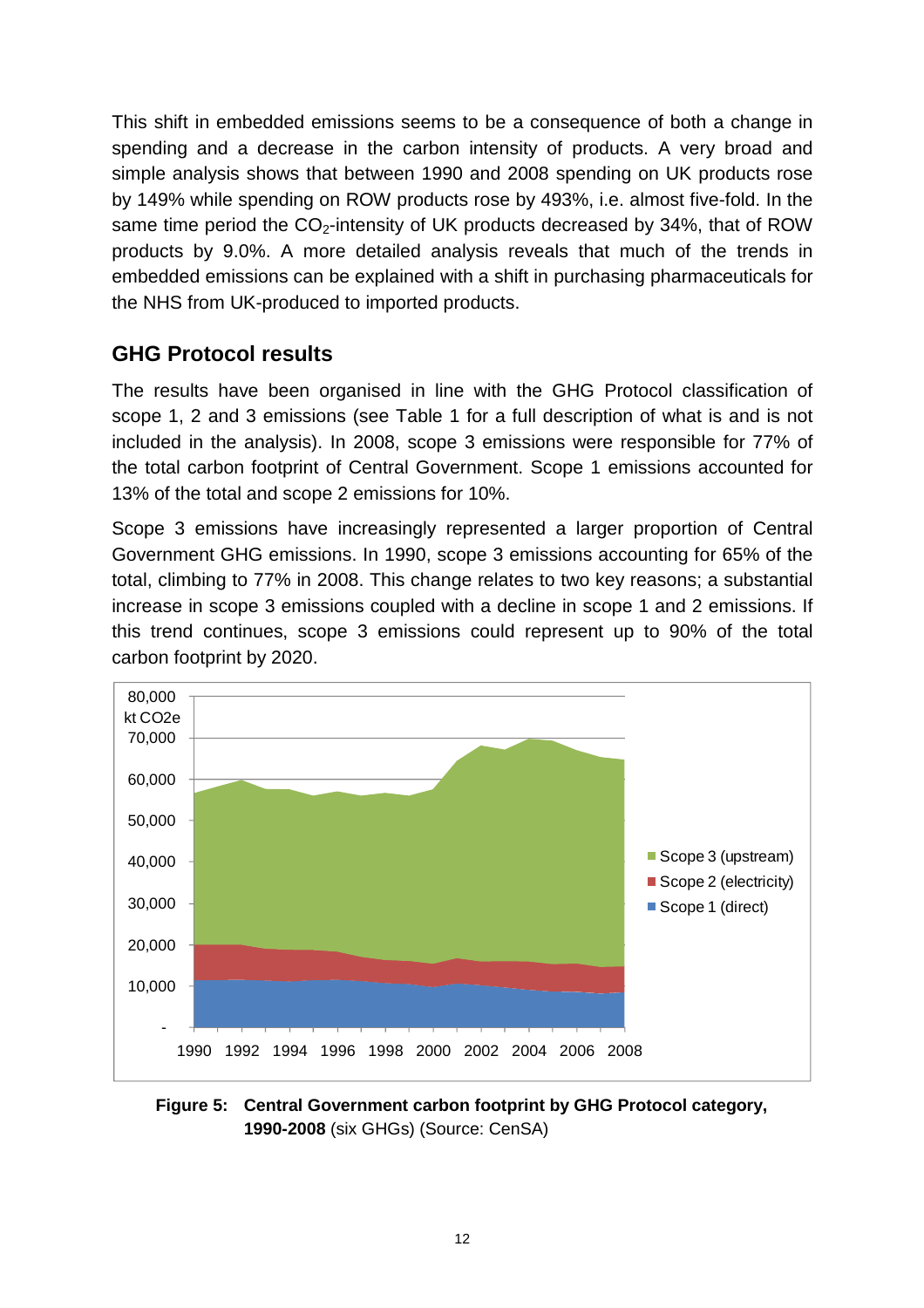Figure 6 highlights the changing pattern of scope 1, 2 and 3 emissions. In the 19 years from 1990, Scope 1 and 2 emissions have both declined by 26%, respectively. The reduction in GHG emissions from electricity are coupled with a significant change in the carbon intensity of electricity generation as coal was substituted with gas in the early 1990s. Since 2000, there is a different picture where scope 2 emissions have risen again by about 10% and have remained rather stable in the last few years. A genuine reduction in scope 1 emissions can also be seen and this reduction has been steadier over the time series.



**Figure 6: Relative trend of Central Government GHG emissions by GHG Protocol category, 1990-2008 (1990 = 1)** (six GHGs) (Source: CenSA)

While a reduction in scope 1 and 2 emissions can be seen between 1990 and 2008, scope 3 emissions have grown by a larger amount. Overshadowing any improvement is the rise of scope 3 emissions by a substantial 36%. This is a confirmation that scope 3 emissions clearly dominate the carbon footprint of Central Government. Helping to reduce supply chain emissions constitutes an immense potential for the Government to make a change towards reduced carbon budgets. With the immense purchasing power of Central Government, procurement policies provide an ideal leverage for addressing indirect emissions.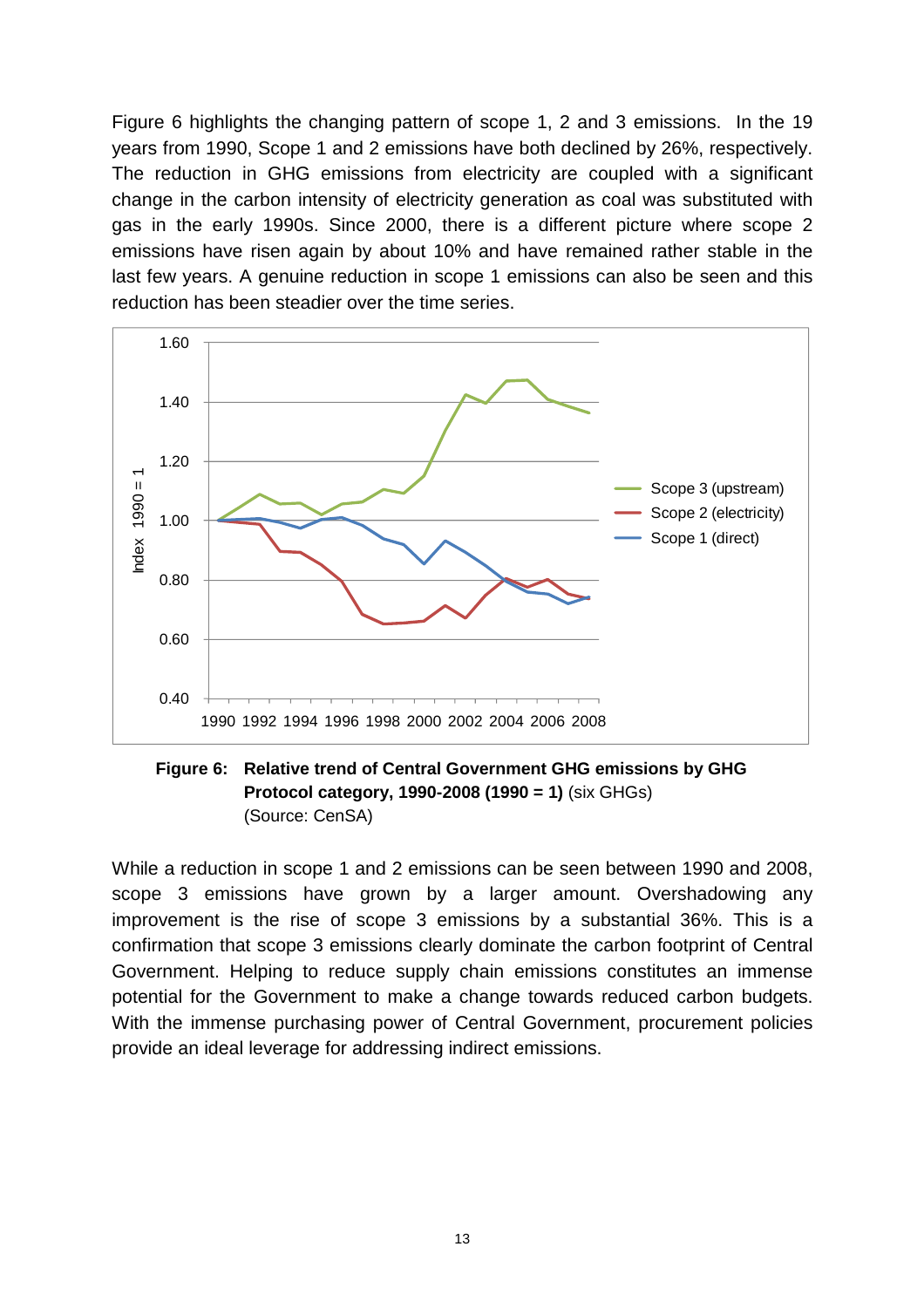## **Analysis by Central Government activity**

The National Accounts divide Central Government activity into five sub-categories. Figure 7 shows the carbon footprint proportions of these categories. Additionally, we break down the category 'Public Administration and Defence' into its two subsections.



### **Figure 7: Proportions of total carbon footprint for sub-sections of Central Government in 2008** (all six GHGs) (Source: CenSA)<sup>1</sup>

The carbon footprint of Central Government is dominated by the three areas of Health (51%), Public Administration (25%) and Defence (22%). These three broadlevel categories account for the majority (98%) of the carbon footprint. Figure 8 shows how they have changed over time.

It should be noted that schools are not included in the footprint of Education as shown in this study, because they are defined as being part of Local Government which was not included in this study. For a full assessment of schools carbon emissions, readers are referred to the Schools Carbon Footprint report (GAP et al., 2006).

<sup>&</sup>lt;sup>1</sup> Results for Defence are estimates only; see Appendix (page 33).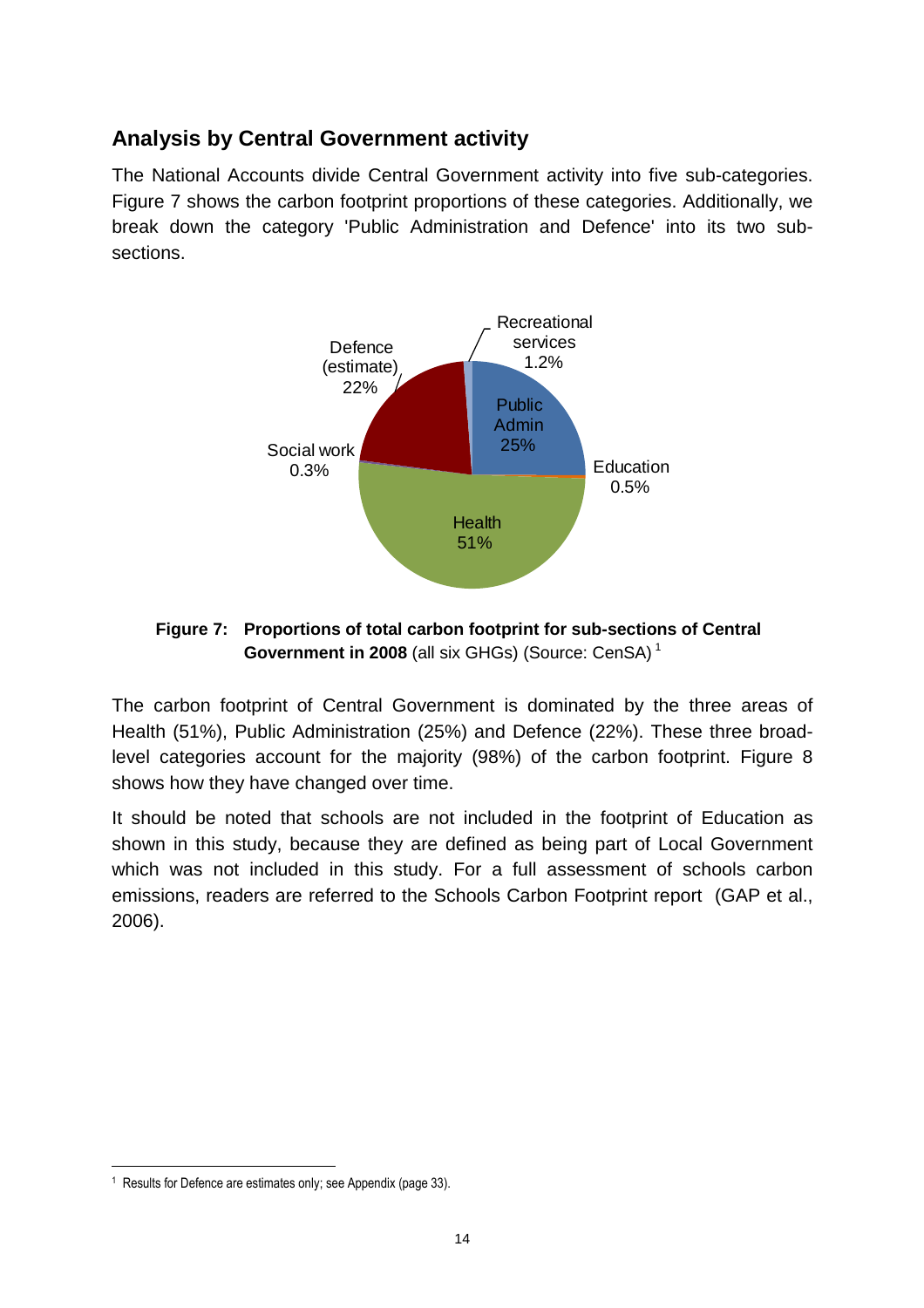

**Figure 8: Carbon footprint time series for three dominating sub-sections of Central Government, 1990-2008** (six GHGs) (Source: CenSA) 1

The overall rise in Central Government carbon footprint mainly related to the increased expenditure in health services during the late 90s and onwards. The carbon footprint of health increased by 41% between 1990 and 2008 and by 31% in the last 10 years alone (from 1999 to 2008). The other two significant areas of spend, Public Administration and Defence, show a different pattern. An increase in expenditure did not occur to the same extent. An increase in the carbon footprint of Public Administration in the early 2000s is followed by a significant decline in later years, and overall the carbon footprint has reduced by 14% from 1990 to 2008. The carbon footprint of Defence on the other hand shows a steady increase by 20% in the 19-year time period. The largest rise occurred between 2003 and 2004, possibly linked to an increased military engagement abroad. (It should be noted, however, that the results for Defence are based on estimated expenditure data with different boundaries than overall Government expenditure data).<sup>1</sup>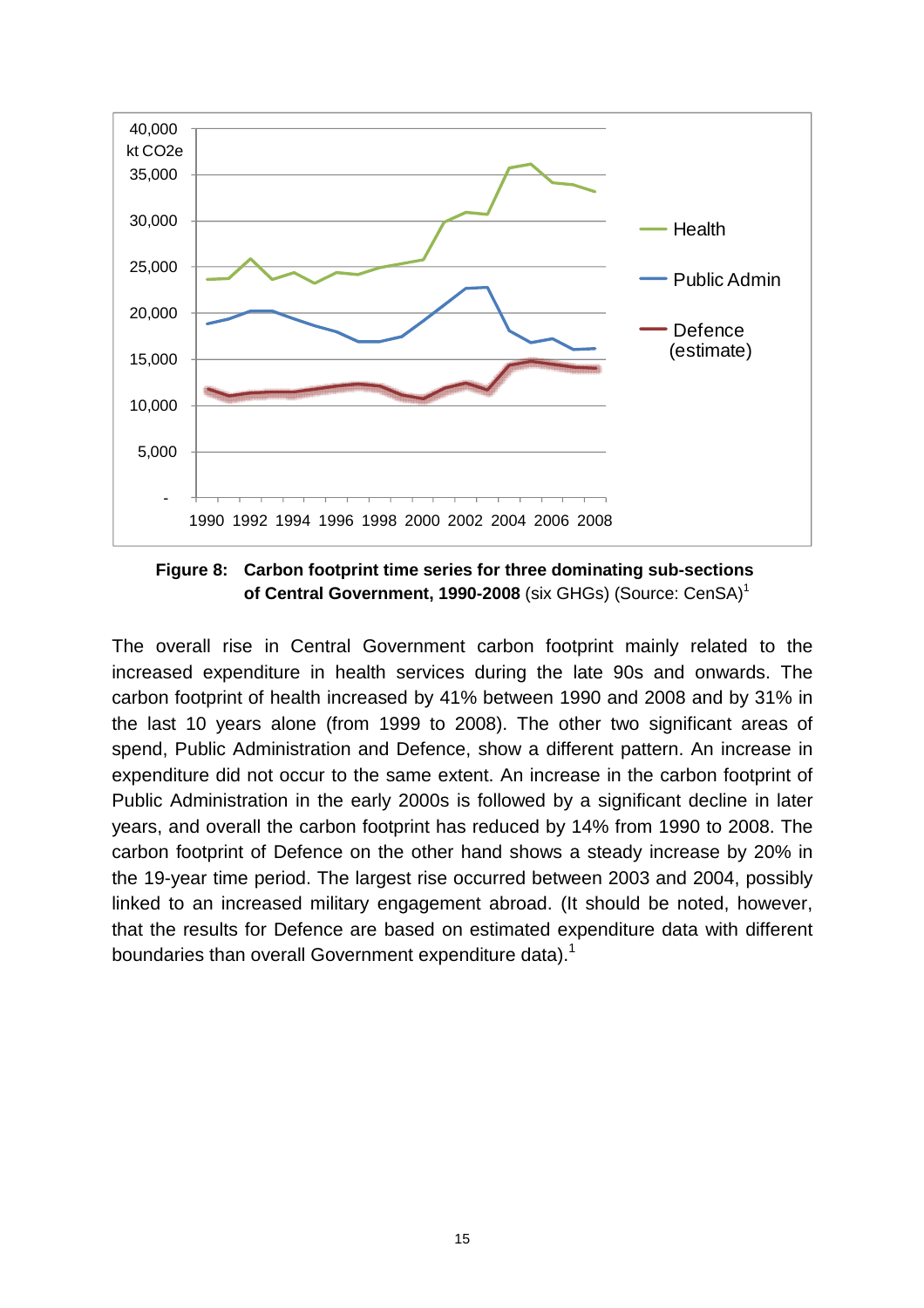## **Public Administration and Defence footprint by broad product category**

The key focus from this point is on the carbon footprint of the two sub-sections Public Administration and Defence (PAD). The Health sector has been taken out of the further analysis as a detailed carbon footprint report on the NHS (England) has been published previously (SDC et al., 2008; SDC et al., 2009) $^2$ . A high level breakdown of the product groups has been provided below for PAD. The analysis allows the results to be broken down into 123 product groups. For the purpose of illustration, these have been aggregated into eight higher level categories in Figure 9.



## **Administration and Defence by broad product category 2008** (all GHGs) (Source: CenSA)<sup>1</sup>

Public Administration has an expenditure pattern which is quite different from other areas of expenditure such as Health. There is a strong reliance on commercial services in 2008 and this is reflected by this category contributing most to the carbon footprint of Public Admin, with nearly 3.5 million tonnes CO2e. The manufacturing and maintenance of machinery for Public Admin, in particular computers, has a

<sup>&</sup>lt;sup>2</sup> One key result from the first study was that GHG emissions embedded in pharmaceuticals and medical instruments/equipment were main components of the NHS carbon footprint in 2004 (with 21% and 9% of the total, respectively).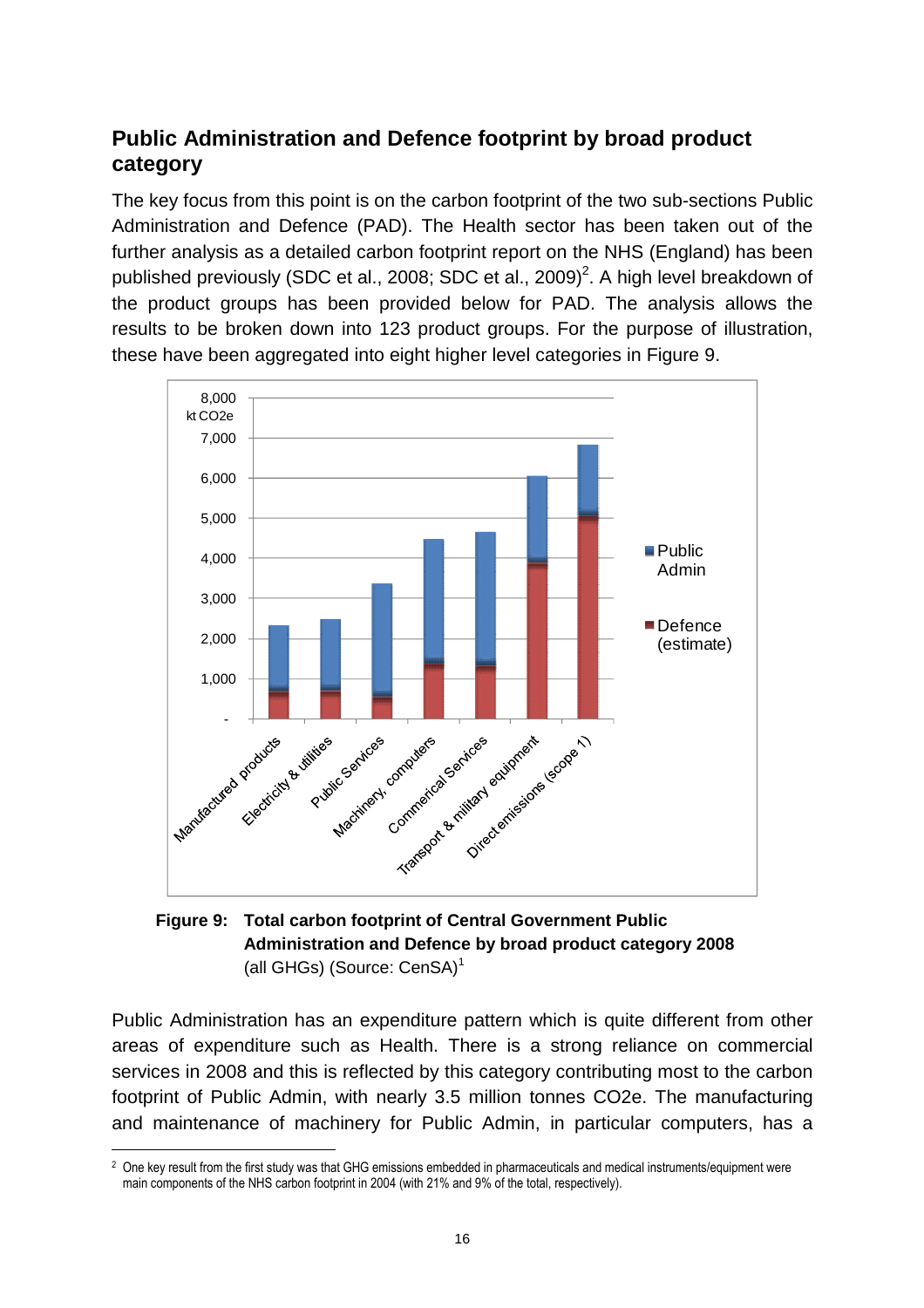similarly large carbon footprint. The carbon footprint of defence activities are dominated by direct emissions (5.6 Mt CO2e) and transport emissions (4.2 Mt CO2e).

Overall, 67% of the total carbon footprint of Public Administration and Defence is made up of scope 3 emissions, with scope 3 clearly being more dominant in Public Admin (78%) than in Defence (53%). Therefore, scope 3 emissions related to the embedded GHG emissions in procurement are responsible for more than three quarters of the carbon footprint of Public Administration.

Figure 10 depicts how the contributions of product categories have changed over time. The total carbon footprint of Public Administration and Defence (PAD) has decreased steadily in the 1990s, followed by a significant increase in the early 2000s, where the carbon footprint rose from its lowest value of 30.6 Mt CO2e in 1999 to its highest value of 36.6 Mt CO2e in 2002. Another steady decline followed in the years since. Over the whole time period the carbon footprint of PAD decreased by 4.8% from 1990 to 2008.





Product categories that contributed to the 19-year decrease of the carbon footprint of PAD are Raw materials & food (-92%), Manufactured products (-9.6%), Electricity (scope 2, -37.1%) and direct emissions (scope 1, -31.5%) (see also Figure 11). As the category Raw materials includes expenditure on Agriculture, the strong reduction in this category might be due to a decrease in farm subsidies (although this has not been analysed in detail).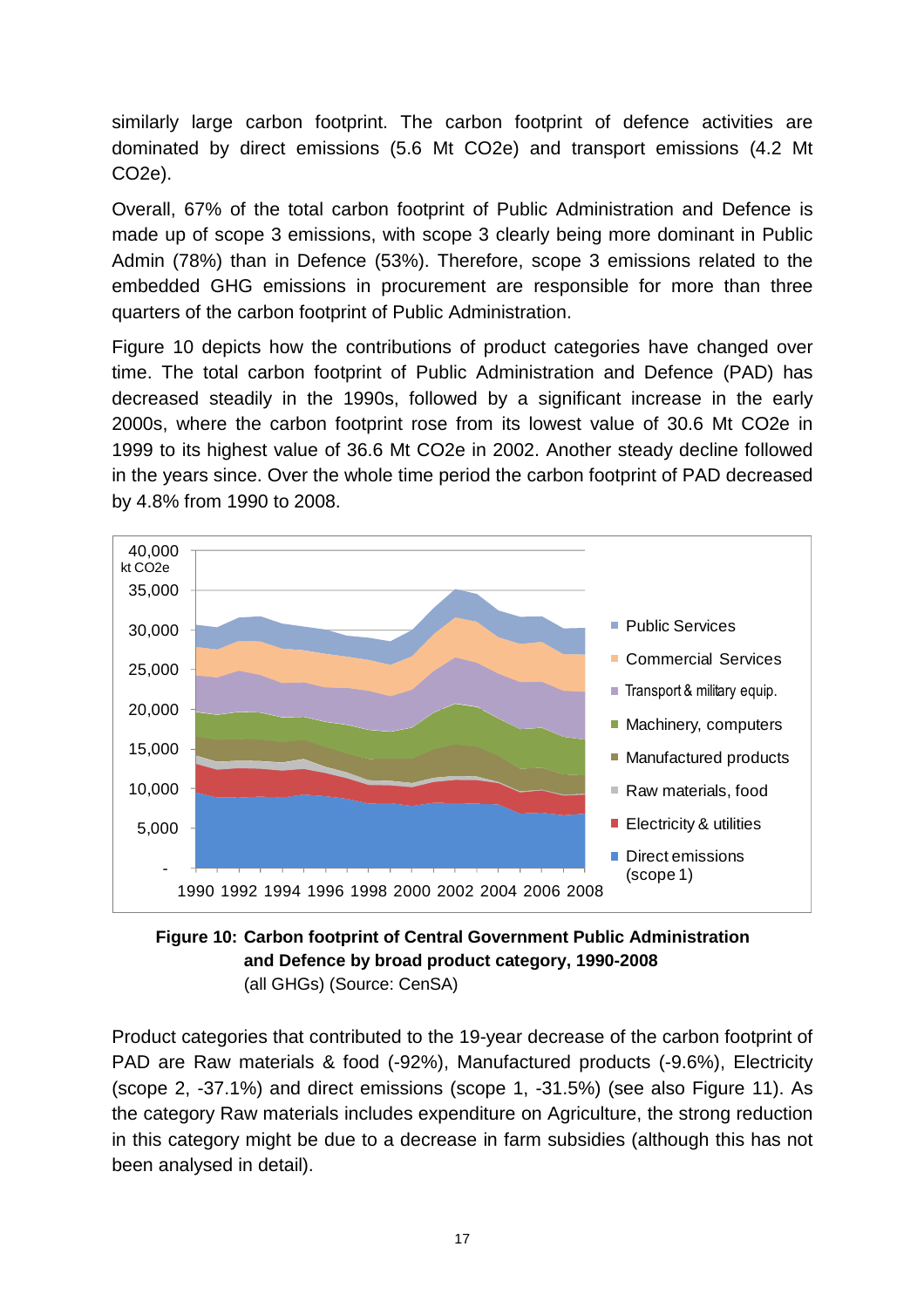Other product categories have increased significantly from 1990 to 2008. These are Machinery & computers (+34.7%), Transport (+22.8%), Commercial Services (+21.9%) and Public Services (+12.3%). Transport-related emissions have risen due to a strong increase in the use of transport services for military purposes. From 2003 to 2008 alone the carbon footprint of transport services for Defence has more than doubled (+107%).<sup>3</sup> The increase in the category Machinery & computers is clearly related to the carbon footprint of IT equipment. As mentioned in the latest SDC report (SDC, 2010, p.9) the Department of Work and Pensions has found that £35m could be saved by increasing the cycle of replacement for desktop computers from three to five years. Based on our results, we estimate that such an action alone could potentially save over 400 kt  $CO<sub>2</sub>e$  in embedded carbon emissions.

## **Analysis of detailed commodity groups**

The results have also been analysed by 123 detailed product groups. Detailed results for the top 15 commodities contributing to the total carbon footprint of Public Administration and Defence in 2008 have been listed for each GHG in Appendix A: Detailed Results. Highlights from Table 2 (page 23) through to Table 8 (page 26) show that:

- The top 15 items account for 75% of the PAD carbon footprint. Direct (scope 1) emissions are dominated by defence activities which are responsible for 5.0 Mt  $CO<sub>2</sub>e$  or 74% of emissions in this category.
- Direct (scope 1) emissions are ranked no. 1 or 2 only for all GHGs,  $CO<sub>2</sub>$  and HFCs and otherwise play a minor role.
- The contribution of national defence activities to the total PAD carbon footprint manifests itself in commodity groups such as Aircraft and spacecraft. Building & repairing of ships and boats and Air transport services.
- Aircraft and spacecraft are consistently placed on the top three ranks for all GHGs.
- Electricity and transport is important for  $CO<sub>2</sub>$  emissions, whereas sewage and refuse disposal, sanitation and similar activities are the main contribution to CH<sup>4</sup> and  $N<sub>2</sub>O$  emissions.
- Medical, precision and optical instruments, together with Aircraft and spacecraft, dominate the indirect emissions of fluorinated gases.

A summary of the key product groups has been provided in Figure 11 (see also Table 8).

<sup>&</sup>lt;sup>3</sup> Results not shown in graph.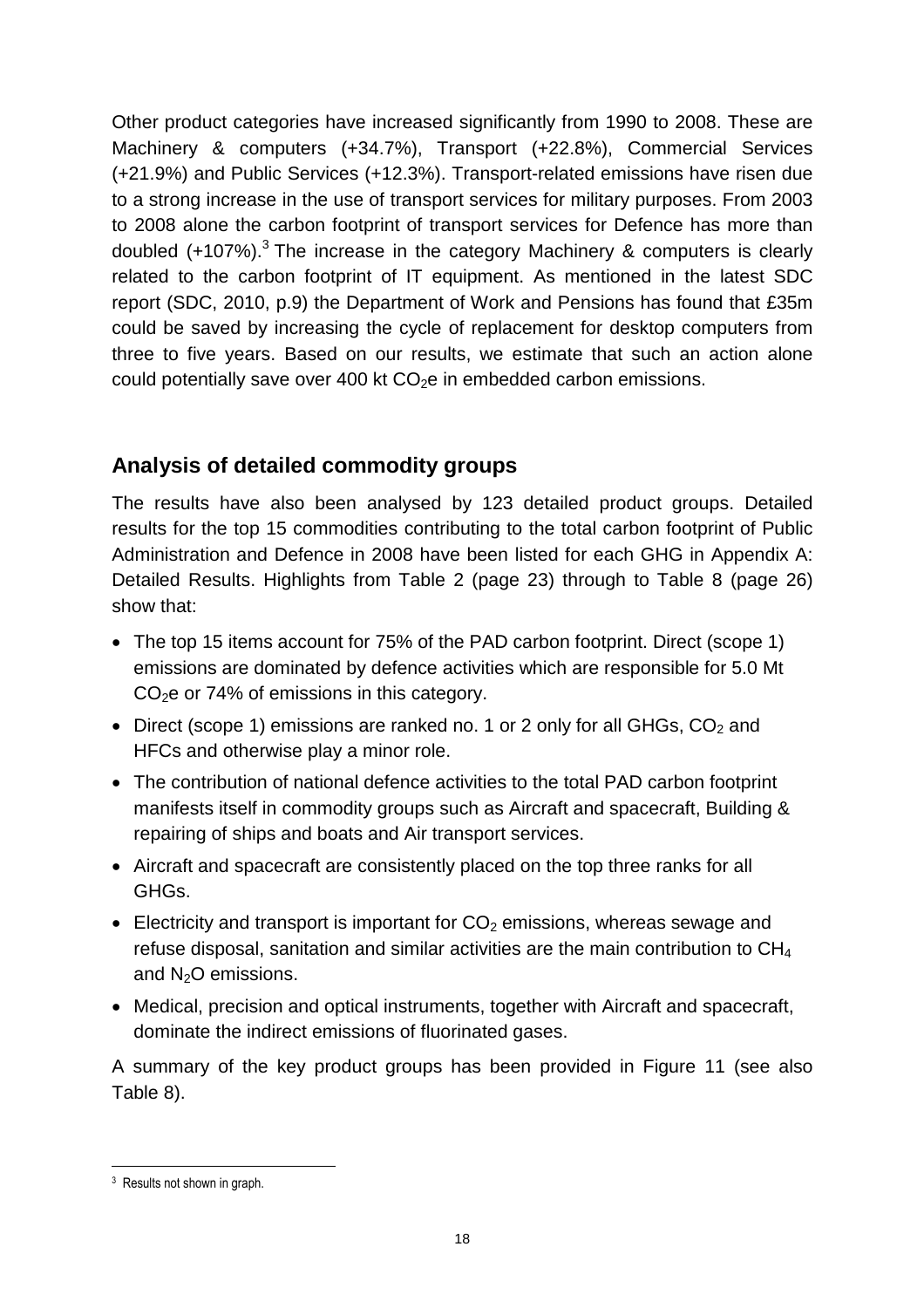|                      |                                                   |                             | Big hitters in 2008:                  | kt CO <sub>2e</sub> | %      |
|----------------------|---------------------------------------------------|-----------------------------|---------------------------------------|---------------------|--------|
|                      |                                                   |                             | Sewage and sanitation                 | 1,590               | 5.3%   |
| 40,000               |                                                   |                             | Education                             | 930                 | 3.1%   |
| kt CO <sub>2</sub> e |                                                   |                             | Other public services                 | 846                 | 2.8%   |
| 35,000               |                                                   |                             | Construction                          | 1,239               | 4.1%   |
| 30,000               |                                                   | Public Services             | Other commercial services             | 3,421               | 11.3%  |
|                      |                                                   | Commercial Services         | Transport via railways                | 1,377               | 4.6%   |
| 25,000               |                                                   | Transport & military equip. | Building / repairing of ships & boats | 1,208               | 4.0%   |
| 20,000               |                                                   |                             | Aircraft and spacecraft               | 3,046               | 10.1%  |
|                      |                                                   | Machinery, computers        | Other transport items                 | 414                 | 1.4%   |
| 15,000               |                                                   | Manufactured products       | Weapons and ammunition                | 1,385               | 4.6%   |
|                      |                                                   |                             | Medical & precision instruments       | 1,136               | 3.8%   |
| 10,000               |                                                   | Raw materials, food         | Office machinery and computers        | 947                 | 3.1%   |
| 5,000                |                                                   | Electricity & utilities     | Other machinery items                 | 1,015               | 3.4%   |
|                      |                                                   | Direct emissions            | Articles of paper and paperboard      | 249                 | 0.8%   |
|                      | 1990 1992 1994 1996 1998 2000 2002 2004 2006 2008 | (scope 1)                   | Other manufactured products           | 2,070               | 6.8%   |
|                      |                                                   |                             | Raw materials, food                   | 91                  | 0.3%   |
|                      |                                                   |                             | Electricity (scope 2)                 | 1,900               | 6.3%   |
|                      |                                                   |                             | Gas, steam and hot water supply       | 569                 | 1.9%   |
|                      |                                                   | Scope 1                     |                                       |                     |        |
|                      |                                                   | 23%                         | Direct emissions (scope 1)            | 6,819               | 22.5%  |
|                      | Scope 3<br>71%                                    | Scope 2<br>6%               | <b>Total</b>                          | 30,253              | 100.0% |
|                      |                                                   |                             |                                       |                     |        |

**Figure 11: Carbon footprint of Central Government Public Administration and Defence, 1990-2008, and big hitters in 2008** (combination of **Figure 10** and **Table 8**) (all GHGs) (Source: CenSA)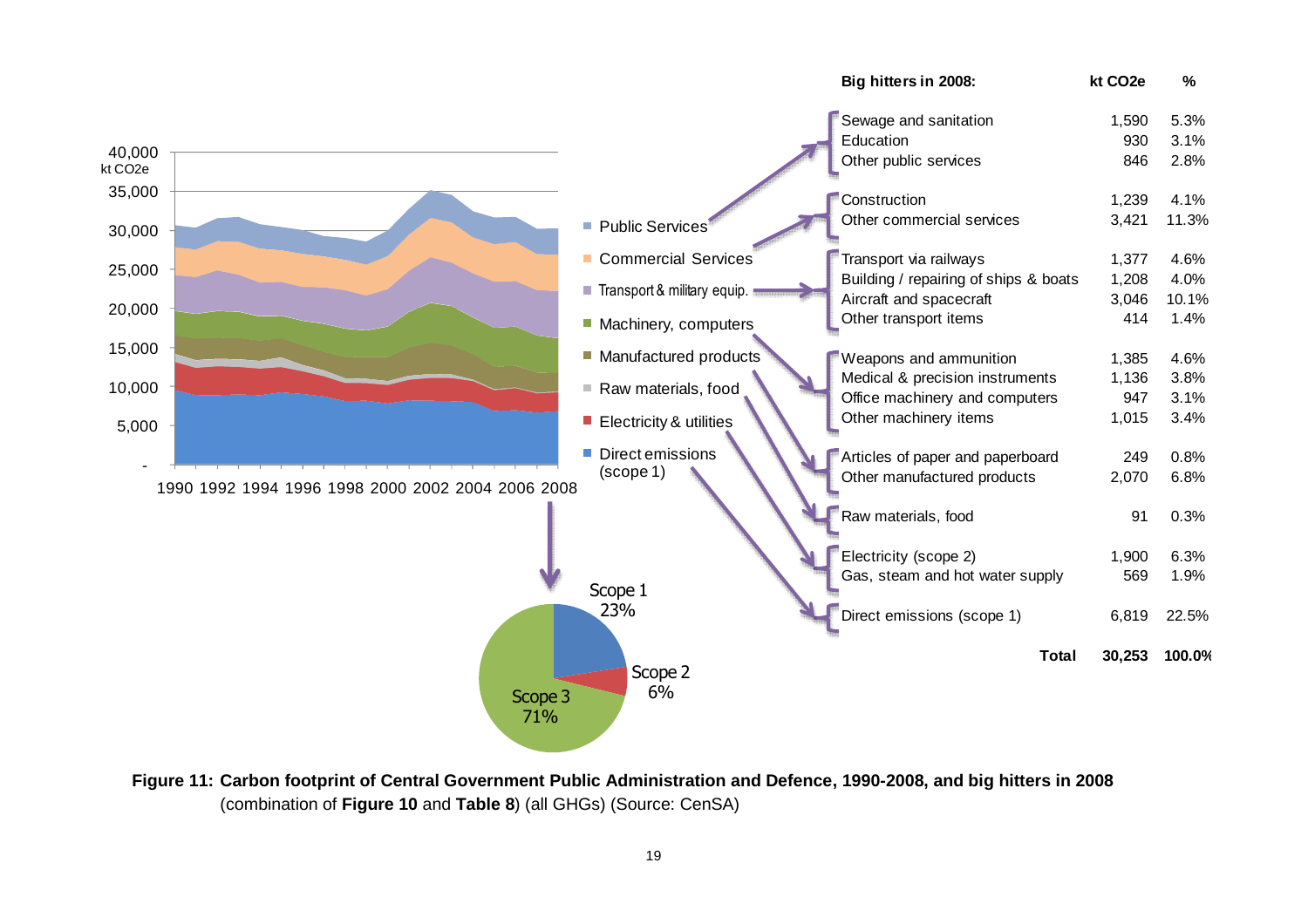## **5 Conclusions**

### **Results**

- The results clearly demonstrate the need to include scope 3 emissions in a carbon footprint assessment. Being responsible for 77% of the total carbon footprint of Central Government in 2008, it would be a considerable underestimate if they were left out. In this analysis, not all possible categories for scope 3 emissions have been included and the inclusion of both capital investment and staff commuting would increase the proportion of emissions allocated to scope 3 emissions even further.
- Between 1990 and 2008 the total carbon footprint of Central Government has increased by over 14% and any success in reducing scope 1 and 2 emissions has been lost with a subsequent increase in scope 3 emissions. This does mean that attention should be taken away from reducing scope 1 and 2 emissions and instead turned towards considering reduction of scope 3 emissions.
- The distinction of Central and Local Government is not useful in the calculation of a holistic carbon footprint. The Health sector falls under Central Government and dominates the results while Education is almost exclusively classified under Local Government and does not feature in the carbon footprint reported in this study. $4$ Within Central Government three main areas are responsible for 98% of the total carbon footprint, these being Health (51%), Public Administration (25%) and Defence (22%). While the carbon footprint of Public Administration declined from 1990 to 2008 that of Defence increased moderately and that of Health increased strongly.
- A number of commodities dominate the carbon footprint of Public Administration and Defence with 15 product groups being responsible for 75% of the total. These products are often consumed by one department or activity highlighting where the highest impact is occurring.
- One of the key questions has to be:

*"How much information is enough to make robust decisions on sustainable procurement?"*

As the carbon footprint is dominated by a small number of product groups, this study provides enough information to know where the focus of a Central Government sustainable procurement strategy should be. Clearly a strategy should not focus on the micro level in terms of products or organisational level, but on the major items of impact that account for the majority of the carbon footprint.

<sup>4</sup> A carbon footprint study of UK schools was published in 2006 (GAP et al., 2006).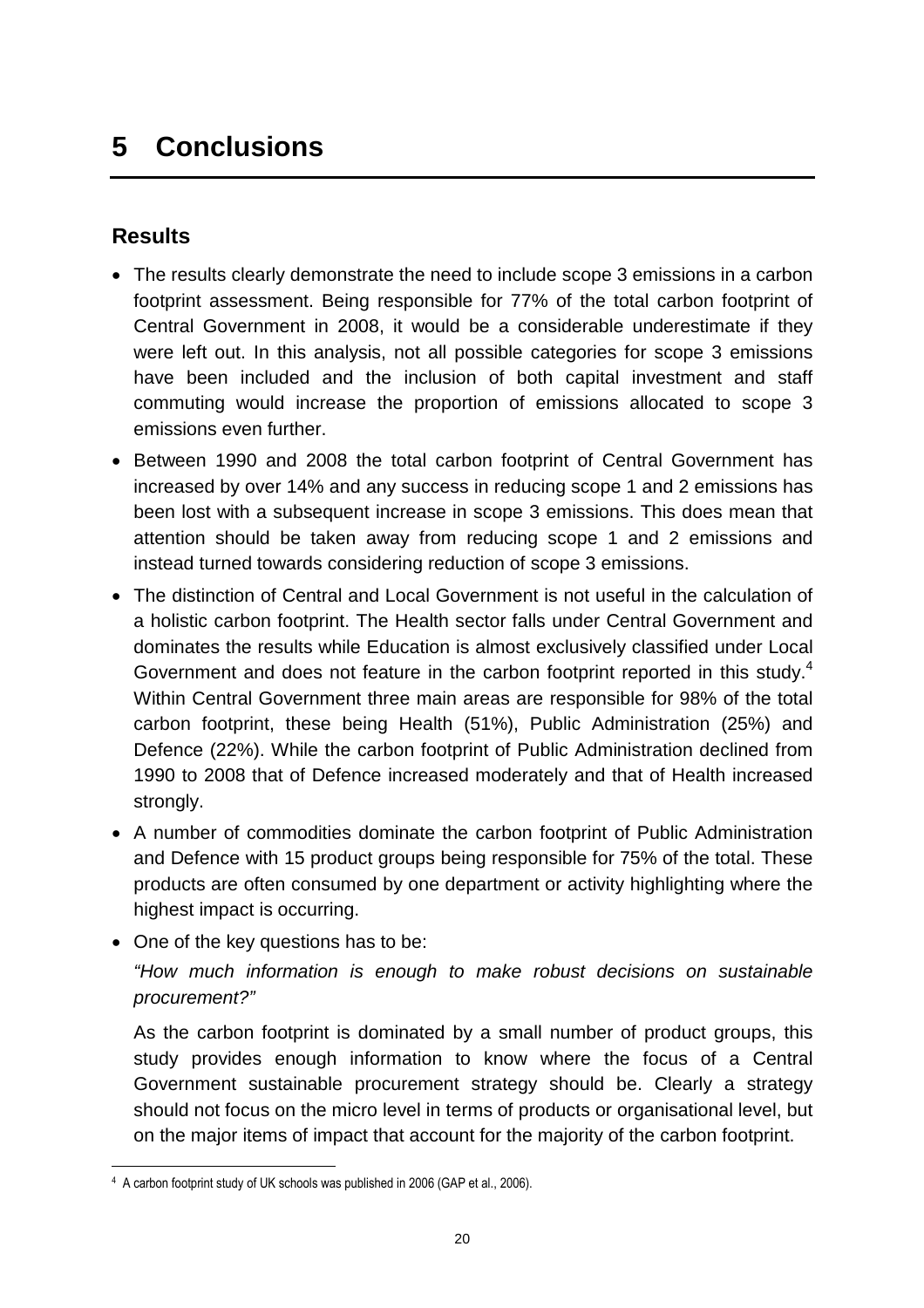• In conclusion, the carbon footprint of Central Government has increased by 14% between 1990 and 2008 due to an increase in scope 3 emissions that falls into a limited number of product groups. These product groups should form part of the sustainable procurement strategy of the UK Government. There needs to be a clear link between the sustainable procurement strategy and the carbon footprint calculations where each policy and programme is quantitatively assessed for its effectiveness.

## **Suitability of method**

- The data available was sufficient to undertake a comprehensive and consistent 19-year scope 3 assessment of the complete public sector, and Central Government in particular. An identical Local Government analysis can be performed by using the same data and method.
- The use of an input-output-based approach was robust and adequate to give a well-informed overview of the key product groups and government activities that had a high carbon impact.
- Two key areas were excluded from this study, these being capital investment and staff commuting. Both would be relatively easy to include in the future, as the methodologies are in place.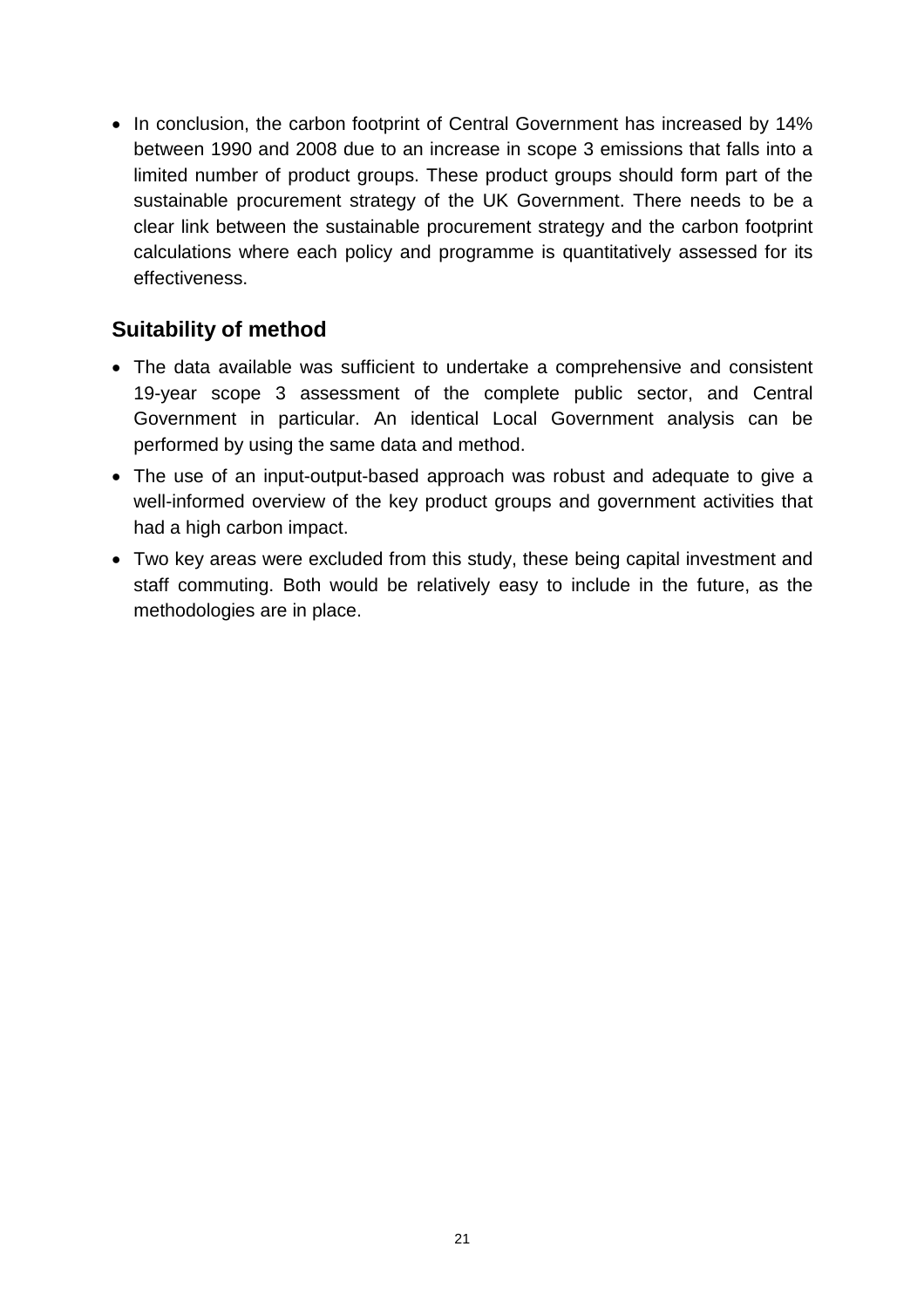## **6 Acknowledgements**

This work has been funded by the UK Department for Environment, Food and Rural Affairs under Project Reference EV0464. We thank staff from the Ministry of Defence for their help with defence expenditure data: Nick Bennett and Nick Sibery from DASA/DESA provided a time series of defence expenditure data and detailed explanations; Iain Brookes from DES Sustainable Procurement helped with data interpretation. David Hastings and Francis Jones from ONS kindly provided detailed Use tables and detailed Government spending data. Manfred Lenzen and Arne Geschke from the University of Sydney helped with constraint optimisation and matrix balancing, and Richard Wood from NTNU Trondheim described the optimisation procedure.

## **7 Glossary**

| CO <sub>2</sub> e | Carbon dioxide equivalents |
|-------------------|----------------------------|
|-------------------|----------------------------|

- Defra Department for Environment, Food and Rural Affairs
- GHG Greenhouse gas
- IO Input-output
- IOA Input-output analysis
- MRIO Multi-region input-output
- MOD Ministry of Defence
- ONS Office for National Statistics
- RSD Relative Standard Deviation
- RSE Relative Standard Error
- ROW Rest of the world
- SCP Sustainable consumption and production
- SD Standard Deviation
- SE Standard Error
- SOGE Sustainable Operations on the Government Estate
- SUT Supply and Use Table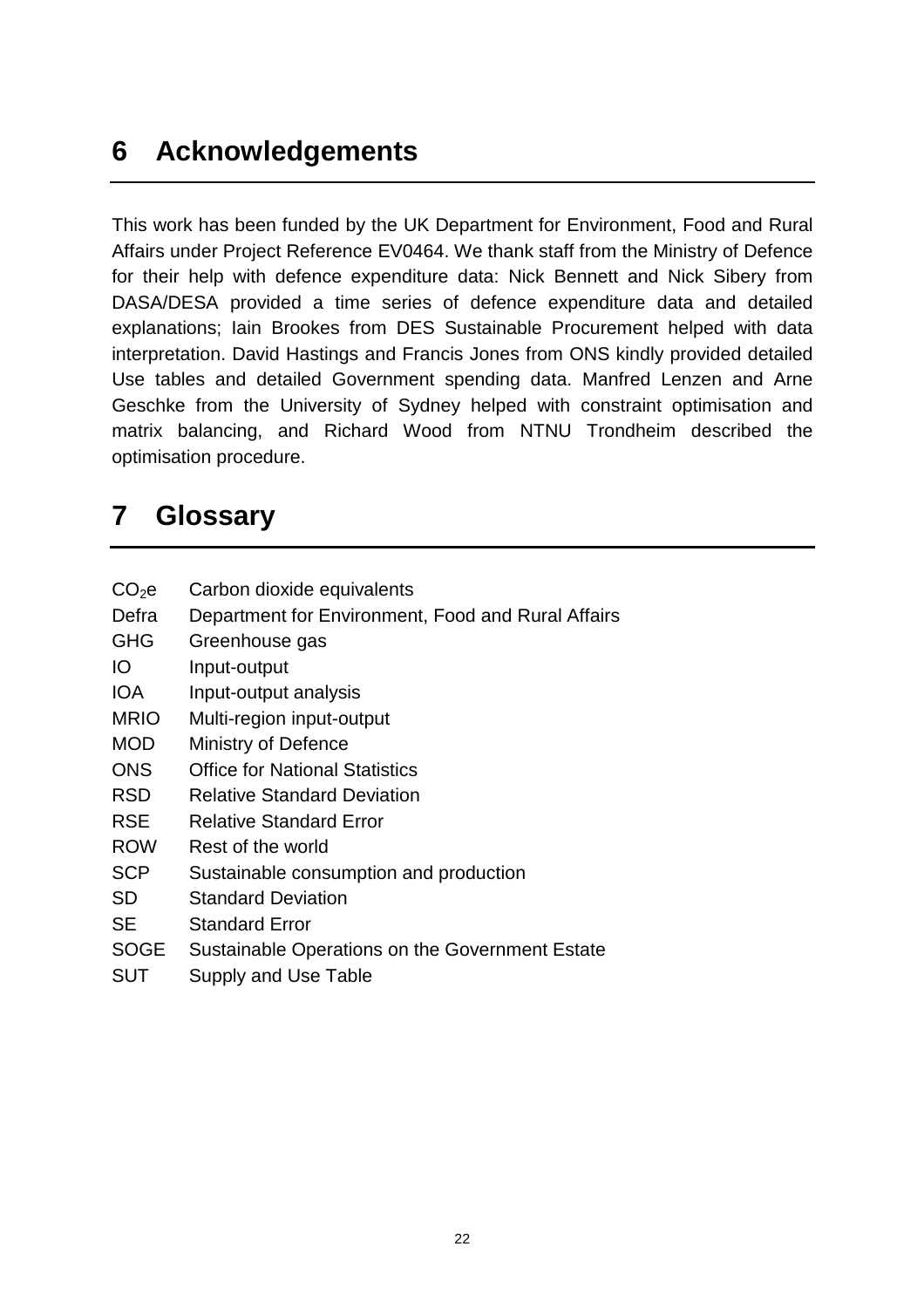#### **Table 2: Top 15 commodities contributing to the total CO<sup>2</sup> footprint of Public Administration and Defence in 2008 (Source: CenSA)**

|                                                                |               | <b>Public</b>    |
|----------------------------------------------------------------|---------------|------------------|
| Commodity                                                      | SIC(03) code  | Admininistration |
|                                                                |               | and Defence      |
| Direct emissions (scope 1)                                     |               | 6633             |
| Aircraft and spacecraft                                        | 35.3          | 2766             |
| Electricity production & distribution (scope 2)                | 40.1          | 1827             |
| Transport via railways                                         | 60.1          | 1209             |
| Weapons and ammunition                                         | 29.6          | 1197             |
| Construction                                                   | 45            | 1036             |
| Building and repairing of ships and boats                      | 35.1          | 1208             |
| Medical, precision and optical instruments, watches and clocks | 33            | 774              |
| Education                                                      | 80            | 659              |
| Office machinery and computers                                 | 30            | 648              |
| Gas distribution, steam and hot water supply                   | $40.2 + 40.3$ | 487              |
| Air transport                                                  | 62            | 405              |
| Furniture                                                      | 36.1          | 368              |
| Sewage and refuse disposal, sanitation and similar activities  | 90            | 363              |
| Telecommunications                                             | 64.2          | 341              |

### **Table 3: Top 15 commodities contributing to the total CH<sup>4</sup> footprint of Public Administration and Defence in 2008 (Source: CenSA)**

|                                                                |                 | <b>Public</b>    |
|----------------------------------------------------------------|-----------------|------------------|
| <b>Commodity</b>                                               | SIC(03) code    | Admininistration |
|                                                                |                 | and Defence      |
| Sewage and refuse disposal, sanitation and similar activities  | 90              | 1320             |
| Aircraft and spacecraft                                        | 35.3            | 289              |
| Education                                                      | 80              | 200              |
| Construction                                                   | 45              | 181              |
| Office machinery and computers                                 | 30              | 154              |
| Gas distribution, steam and hot water supply                   | $40.2 + 40.3$   | 137              |
| Weapons and ammunition                                         | 29.6            | 133              |
| Transport via railways                                         | 60.1            | 111              |
| Medical, precision and optical instruments, watches and clocks | 33              | 98.3             |
| Hotels and restaurants                                         | 55              | 81.3             |
| Electricity production & distribution (scope 2)                | 40.1            | 80.7             |
| Building and repairing of ships and boats                      | 35.1            | 89.9             |
| Financial intermediation, except insurance and pension funding | 65              | 54.4             |
| Research and development                                       | 73              | 49.8             |
| Real estate activities with own property                       | 70.1 + 70.2(pt) | 42.8             |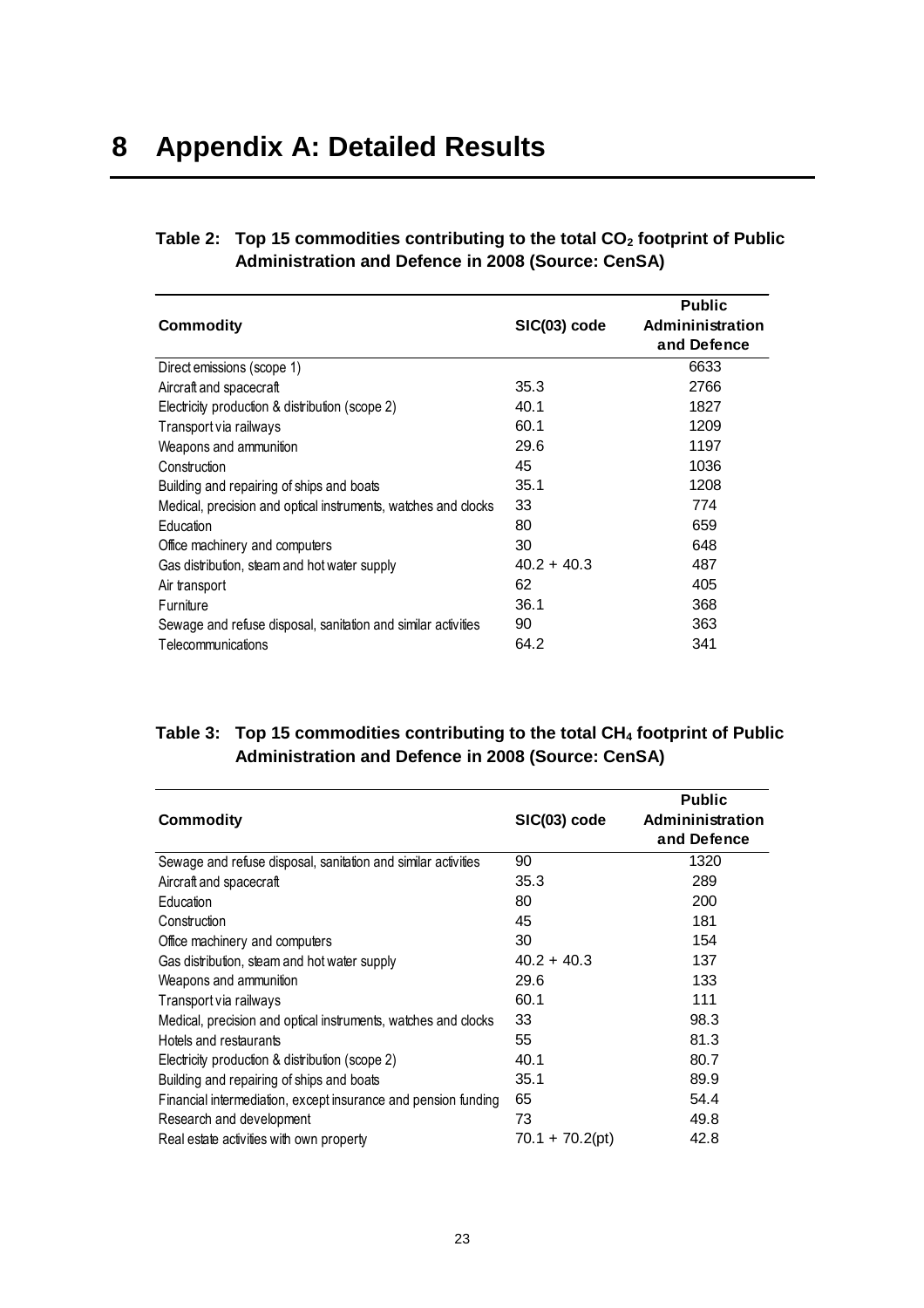|                                                                |                   | <b>Public</b>    |
|----------------------------------------------------------------|-------------------|------------------|
| <b>Commodity</b>                                               | SIC(03) code      | Admininistration |
|                                                                |                   | and Defence      |
| Sewage and refuse disposal, sanitation and similar activities  | 90                | 100.0            |
| Aircraft and spacecraft                                        | 35.3              | 93.5             |
| Education                                                      | 80                | 91.8             |
| Transport via railways                                         | 60.1              | 77.2             |
| Direct emissions (scope 1)                                     |                   | 67.5             |
| Construction                                                   | 45                | 62.3             |
| Weapons and ammunition                                         | 29.6              | 52.3             |
| Hotels and restaurants                                         | 55                | 49.4             |
| Office machinery and computers                                 | 30                | 49.2             |
| Medical, precision and optical instruments, watches and clocks | 33                | 34.4             |
| Real estate activities with own property                       | $70.1 + 70.2(pt)$ | 28.3             |
| Leather goods; luggage, handbags, saddlery and harness         | $19.1 + 19.2$     | 20.6             |
| Research and development                                       | 73                | 19.8             |
| Building and repairing of ships and boats                      | 35.1              | 24.8             |
| Wearing apparel; dressing and dyeing of fur                    | 18                | 18.1             |

#### **Table 4: Top 15 commodities contributing to the total N2O footprint of Public Administration and Defence in 2008 (Source: CenSA)**

### **Table 5: Top 15 commodities contributing to the total HFC footprint of Public Administration and Defence in 2008 (Source: CenSA)**

| Commodity                                                      | SIC(03) code | <b>Public</b><br>Admininistration<br>and Defence |
|----------------------------------------------------------------|--------------|--------------------------------------------------|
| Medical, precision and optical instruments, watches and clocks | 33           | 165.7                                            |
| Direct emissions (scope 1)                                     |              | 123.5                                            |
| Aircraft and spacecraft                                        | 35.3         | 96.0                                             |
| TV & radio transmitters; telephony apparatus                   | 32.2         | 55.3                                             |
| Office machinery and computers                                 | 30           | 52.9                                             |
| Telecommunications                                             | 64.2         | 52.5                                             |
| Weapons and ammunition                                         | 29.6         | 48.9                                             |
| Construction                                                   | 45           | 32.9                                             |
| TV & radio receivers, sound or video recording                 | 32.3         | 31.0                                             |
| Electronic valves and tubes and other electronic components    | 32.1         | 30.5                                             |
| Education                                                      | 80           | 22.9                                             |
| Building and repairing of ships and boats                      | 35.1         | 22.7                                             |
| Sewage and refuse disposal, sanitation and similar activities  | 90           | 10.9                                             |
| Transport via railways                                         | 60.1         | 10.6                                             |
| Financial intermediation, except insurance and pension funding | 65           | 10.4                                             |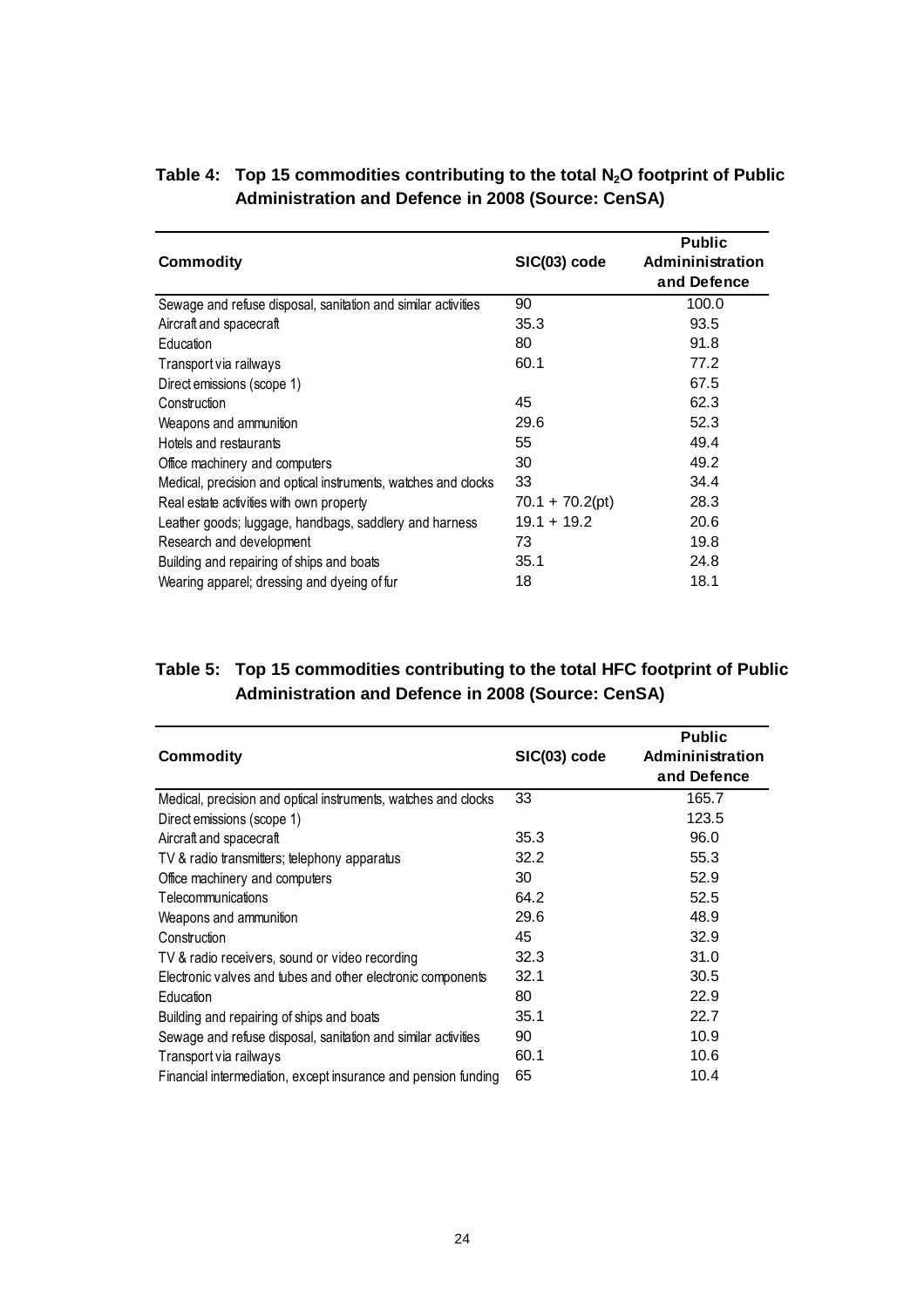| <b>Commodity</b>                                               | SIC(03) code | <b>Public</b><br>Admininistration<br>and Defence |
|----------------------------------------------------------------|--------------|--------------------------------------------------|
| Medical, precision and optical instruments, watches and clocks | 33           | 134.5                                            |
| Aircraft and spacecraft                                        | 35.3         | 45.5                                             |
| Office machinery and computers                                 | 30           | 25.6                                             |
| Weapons and ammunition                                         | 29.6         | 16.6                                             |
| Telecommunications                                             | 64.2         | 8.6                                              |
| Television and radio transmitters; telephony apparatus         | 32.2         | 8.3                                              |
| Building and repairing of ships and boats                      | 35.1         | 9.6                                              |
| Construction                                                   | 45           | 5.5                                              |
| Television and radio receivers; sound or video recording       | 32.3         | 4.6                                              |
| Electronic valves and tubes and other electronic components    | 32.1         | 4.6                                              |
| Education                                                      | 80           | 1.9                                              |
| Research and development                                       | 73           | 1.8                                              |
| Transport via railways                                         | 60.1         | 1.6                                              |
| Furniture                                                      | 36.1         | 1.5                                              |
| Financial intermediation, except insurance and pension funding | 65           | 1.5                                              |

#### **Table 6: Top 15 commodities contributing to the total PFC footprint of Public Administration and Defence in 2008 (Source: CenSA)**

### **Table 7: Top 15 commodities contributing to the total SF<sup>6</sup> footprint of Public Administration and Defence in 2008 (Source: CenSA)**

| Commodity                                                             | SIC(03) code | <b>Public</b><br>Admininistration<br>and Defence |
|-----------------------------------------------------------------------|--------------|--------------------------------------------------|
| Aircraft and spacecraft                                               | 35.3         | 30.7                                             |
| Medical, precision and optical instruments, watches and clocks        | 33           | 27.2                                             |
| Office machinery and computers                                        | 30           | 20.0                                             |
| Weapons and ammunition                                                | 29.6         | 16.6                                             |
| Sewage and refuse disposal, sanitation and similar activities         | 90           | 6.9                                              |
| Construction                                                          | 45           | 5.3                                              |
| Building and repairing of ships and boats                             | 35.1         | 6.7                                              |
| Electricity production & distribution (scope 2)                       | 40.1         | 3.7                                              |
| Telecommunications                                                    | 64.2         | 3.0                                              |
| Television and radio transmitters; telephony apparatus                | 32.2         | 2.5                                              |
| Furniture                                                             | 36.1         | 1.6                                              |
| Education                                                             | 80           | 1.6                                              |
| Transport via railways                                                | 60.1         | 1.5                                              |
| Television and radio receivers, sound or video recording or repr 32.3 |              | 1.4                                              |
| Electronic valves and tubes and other electronic components           | 32.1         | 1.4                                              |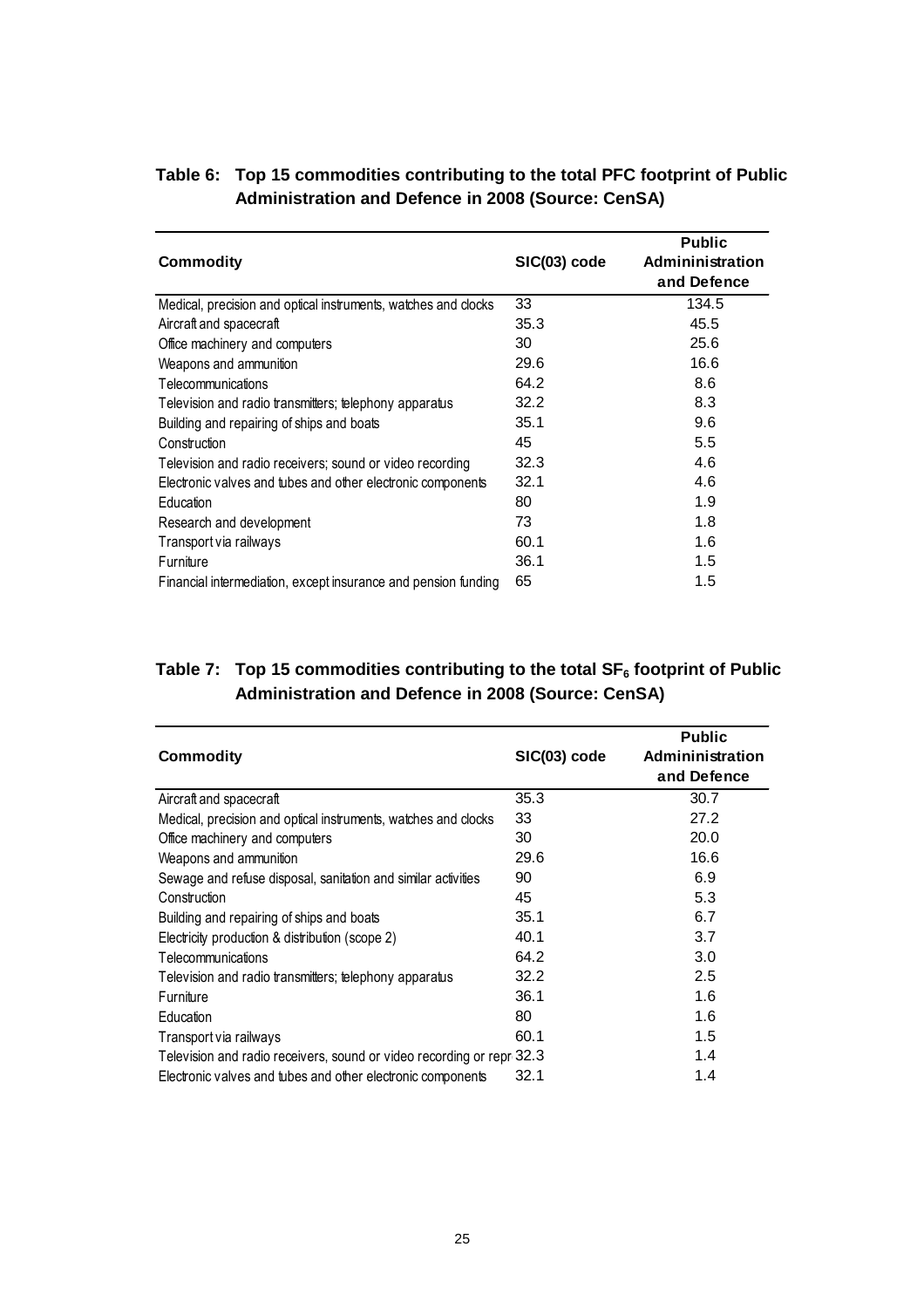| <b>Commodity</b>                                               | SIC(03) code  | <b>Public</b><br>Admininistration<br>and Defence |
|----------------------------------------------------------------|---------------|--------------------------------------------------|
| Direct emissions (scope 1)                                     |               | 6819                                             |
| Aircraft and spacecraft                                        | 35.3          | 3046                                             |
| Electricity production & distribution (scope 2)                | 40.1          | 1900                                             |
| Sewage and refuse disposal, sanitation and similar activities  | 90            | 1590                                             |
| Weapons and ammunition                                         | 29.6          | 1385                                             |
| Transport via railways                                         | 60.1          | 1377                                             |
| Construction                                                   | 45            | 1239                                             |
| Building and repairing of ships and boats                      | 35.1          | 1208                                             |
| Medical, precision and optical instruments, watches and clocks | 33            | 1136                                             |
| Office machinery and computers                                 | 30            | 947                                              |
| Education                                                      | 80            | 930                                              |
| Gas distribution, steam and hot water supply                   | $40.2 + 40.3$ | 593                                              |
| Telecommunications                                             | 64.2          | 439                                              |
| Air transport                                                  | 62            | 405                                              |
| Furniture                                                      | 36.1          | 406                                              |

#### **Table 8: Top 15 commodities contributing to the total GHG footprint of Public Administration and Defence in 2008 (Source: CenSA)**

# **9 Appendix B: Technical Report**

## **Methodology**

In this study we have used CenSA's environmental input-output model of the UK economy. National (economic) accounts and environmental accounts from the UK Office for National Statistics (ONS) form the original data upon which the model is built. This technical report describes the structure of the model, the data sources and the procedures to prepare the data for analysis.

### *Summary*

For this work it was necessary to create a time series of input-output tables of the UK economy from 1990 to 2008. As a basis for the time series we have used inputoutput tables created by the University of York (SEI) and the University of Sydney in the course of a Defra-funded project on embedded emissions in 2008, as a result of which the tables were made publicly available. We refer to the publications for details (Wiedmann et al., 2008b; Wiedmann et al., 2010). Since then, we have extended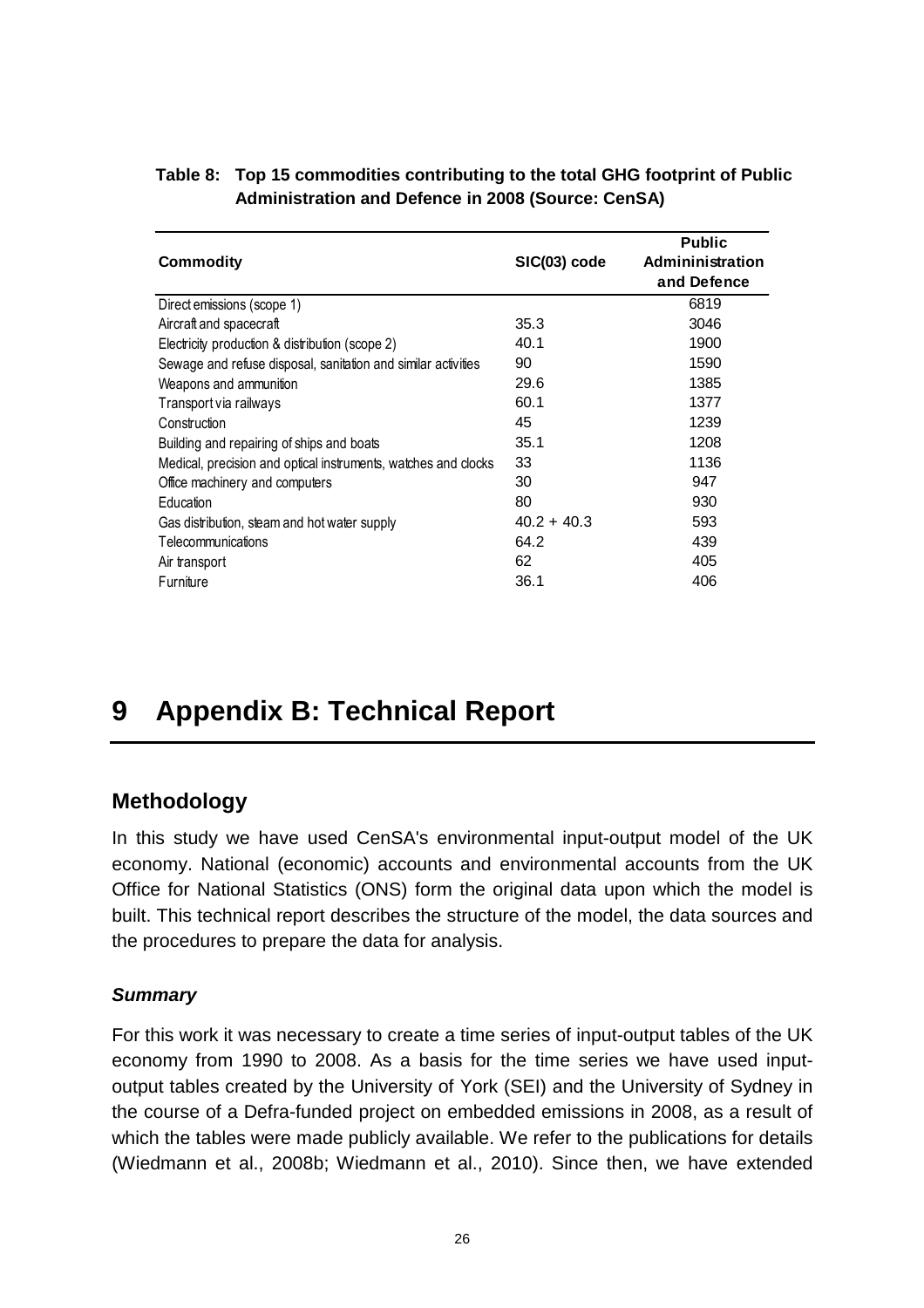and updated the time series from 1990 to 2008 and have made further improvements to the data. Using data published by the ONS on the supply and use of products by UK industries (ONS, 2010c) as external data constraints, we use a sophisticated matrix balancing algorithm to update the input-output tables in the most detailed form of 123x123 sectors. The set of data includes supply and use tables in basic prices, an imports matrix of rest-of-world products to UK industries in basic prices, three margin matrices for intermediate and final demand for automotive fuel and motor vehicle retailing, retail trade and wholesale trade, as well as a tax matrix for intermediate and final demand.

CenSA's input-output model is a two-region model that uses input-output tables for UK domestic demand, imports and the rest of the world (ROW). In total, 246 economic sectors and product groups can be distinguished, 123 for UK commodities and 123 for imported commodities. Annual, sectoral emissions of the six major greenhouse gases  $(CO_2, CH_4, N_2O, HFC, PFC, SF_6)$  are taken from the UK national environmental accounts published by ONS (ONS, 2010a) and are added as environmental extensions to the IO tables. A similar extension is made to the ROW table.

For any one year, the UK part of the IO model has 123x123 cells for intermediate demand and 123x11 cells for final demand, together 16,482. For each of these values, there are one tax and three different trading margins: automotive fuel retail, retail trade and wholesale trade. This adds up to 65,928 data points for the margins alone. The same applies for imports to the UK. When updating the data, all these 82,410 data points (for domestic tables only) need to be balanced to comply with external constraints, according to the information provided by ONS in the supply and use tables. We have done this for the newly added years 1990, 1991 and 2005 to 2008. Supply chain conversion factors based on these tables are more detailed, accurate and up-to-date than the basic-price factors for 76 sectors for the year 2004 published by Defra in the 'Guidance on how to measure and report your greenhouse gas emissions' (DEFRA, 2009).

### *SUT modelling framework*

The basic layout of the model framework is depicted in Figure 12 and described in Equation 1. Two regions, the UK and the rest of world (ROW) are represented with supply and use tables (SUT) as well as trade tables, respectively.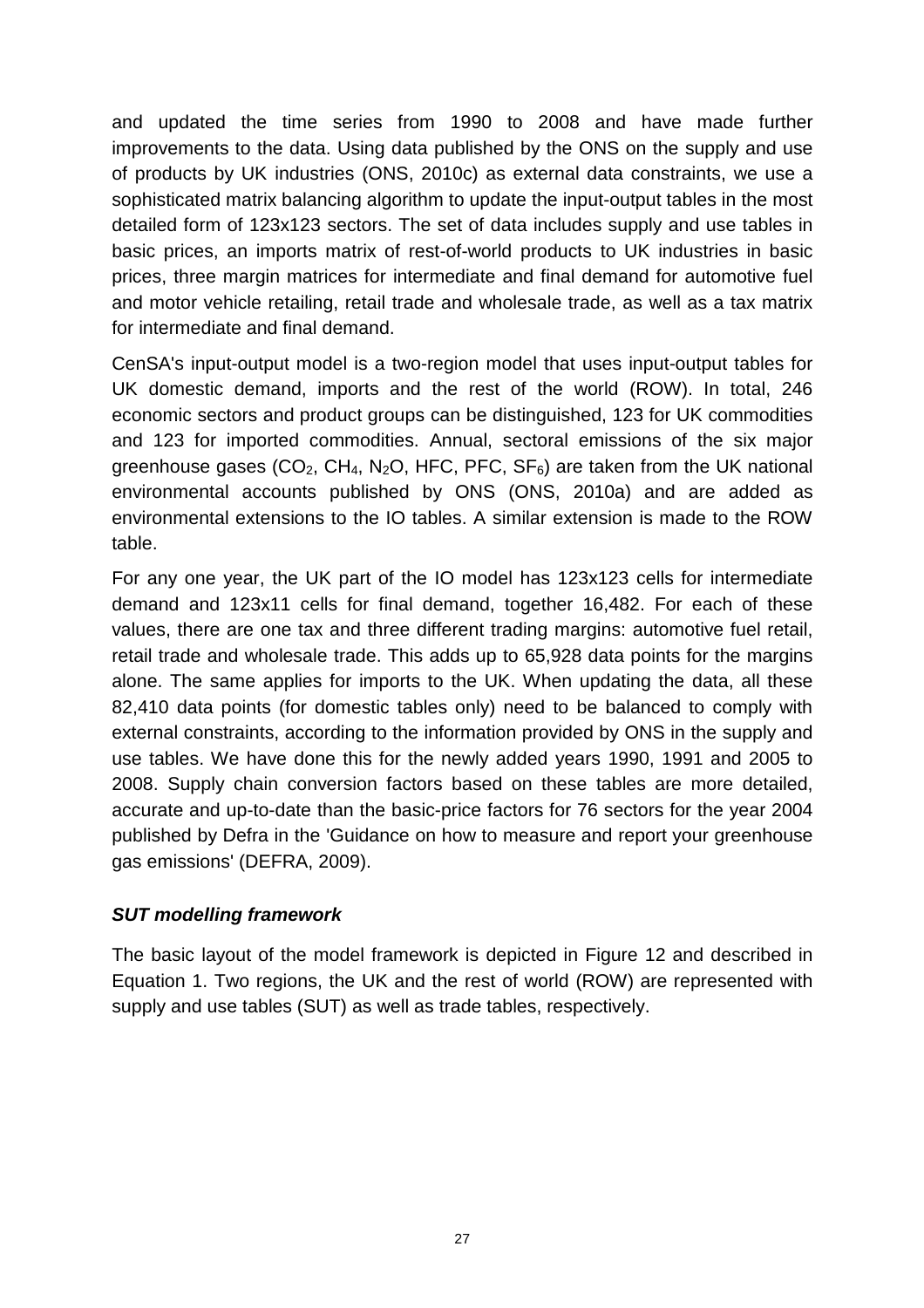

**Figure 12: Topographical representation of the two-region SUT framework used in this work** (generated using Aisha software developed at the Centre for Integrated Sustainability Analysis, University of Sydney).

Technical coefficient matrices for region r and s are defined as A<sup>rs</sup> with  $a^{rs}_{ij} = u^{rs}_{ij} \big/ g^{rs}_{ji}$ *rs ij*  $a^{rs}_{ij} = u^{rs}_{ij} \big/ g$ and as B $^{\prime\prime}$  with  $\left|b^{rr}_{ij} = v^{rr}_{ij}\right>/q^r_{ji}$ *rr ij*  $b_{ij}^{rr}$  =  $v_{ij}^{rr} \left/ q_j^r \right.$  where  $u_{ij}^{rs}$  is an element of the use or the imports/exports table, indicating the input of commodity *i* from region *r* into industry *j* of country s, and  $v_{ij}^{rr}$  is an element of the supply table, indicating the output of commodity *j* by industry *i* in country r.  $g_j^r$  and  $q_j^r$  are the total output of industries and commodities in country r, respectively. The supply, use and trade tables can be transformed into a compound direct requirements matrix A\* (the term 'compound' refers to maintaining the representation of supply and use tables, rather than a symmetric input-output table):

**Equation 1:** 
$$
A^* = \begin{pmatrix} 0 & B^{uu} & 0 & 0 \\ A^{uu} & 0 & A^{ur} & 0 \\ 0 & 0 & 0 & B^{rr} \\ A^{ru} & 0 & A^{rr} & 0 \end{pmatrix}
$$
 with u standing for UK and r for Row.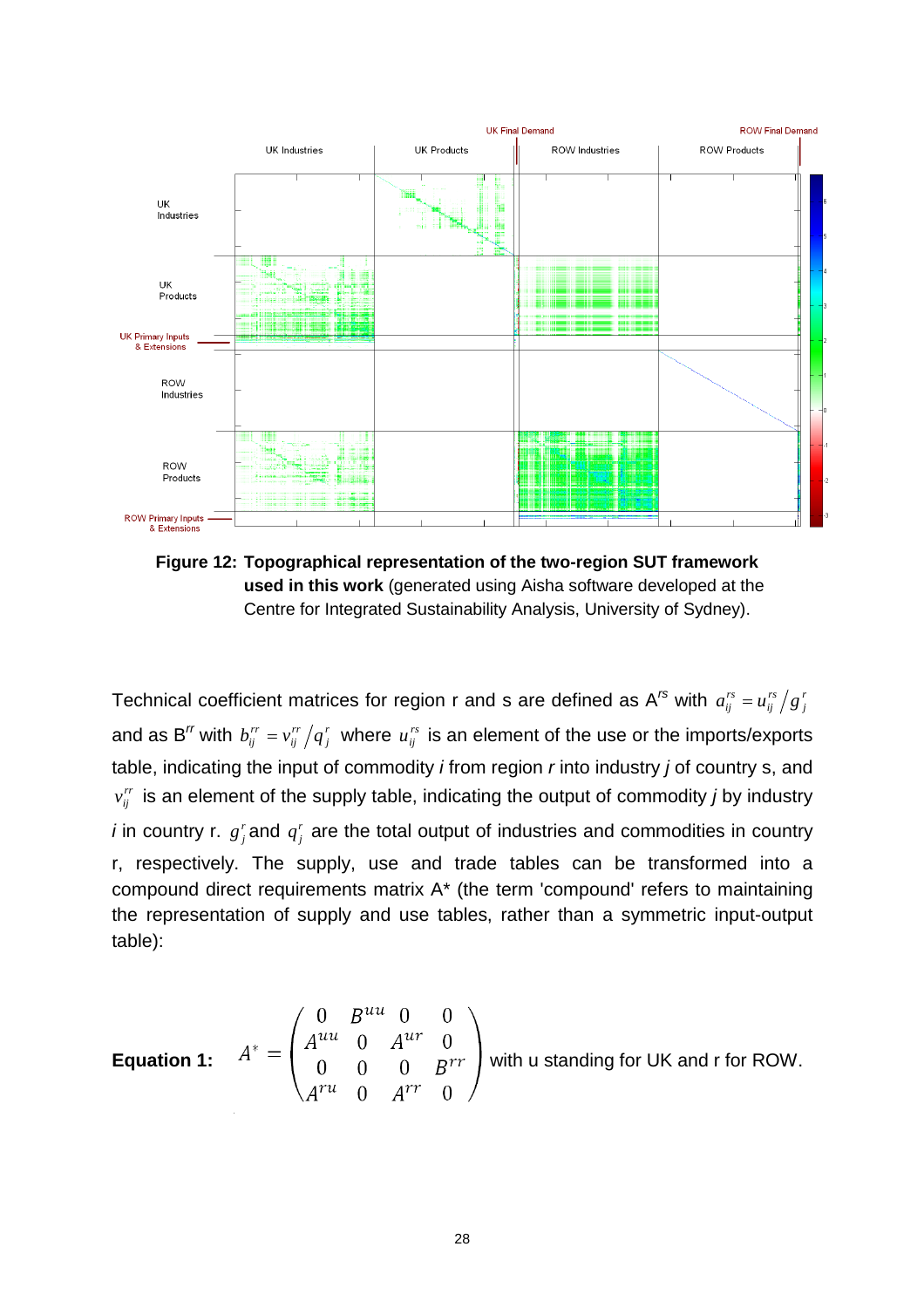The final demand and gross output vectors are given as:

Equation 2:

\n
$$
y^* = \begin{pmatrix} 0 & 0 \\ y^{uu} & y^{ur} \\ 0 & 0 \\ y^{ru} & y^{rr} \end{pmatrix} \qquad \qquad g^* = \begin{pmatrix} g^u \\ q^u \\ g^r \\ q^r \end{pmatrix}
$$

with y<sup>uu</sup> and y<sup>''</sup> being domestic final demand in UK and ROW and y<sup>ur</sup> and y<sup>'u</sup> being foreign final demand for UK and ROW products (exports), respectively.

The basic input-output relationship is satisfied by:

**Equation 3:** 
$$
A^*g^* + y^* = g^* \iff g^* = (I - A^*)^{-1}y^*
$$

where *I* is a suitable unity matrix. Column totals of the compound Leontief inverse (I-A)<sup>-1</sup> represent Leontief type I output multipliers which describe increases in inputs for industry n (left block) or commodity n (right block) per unit increase in final demand for industry n or product n.

#### *Procedure to update UK Supply and Use Tables*

It is not a necessary condition to have analytical (symmetric) input-output tables for an environmental input-output model. Instead we use supply and use matrices, the crucial advantage of which is timeliness. The latest available analytical table is from 1995 whereas supply and use tables are published by ONS with a time lag of only two to three years. This reduces uncertainty in the model because changes in the structure of the economy are reflected more accurately if up-to-date input-output information is used. Supply and use tables, the basic building blocks for national economic accounts, as well as environmental accounts are published annually by ONS. We use these tables as initial estimates for the tables in the model.

Once the initial estimates are fully populated, constraints are applied across the full time series. Two types of constraints are applied – *accounting or balancing constraints*, to ensure such relationships such as gross output equals gross input are maintained; and *data constraints*, such as industry, commodity and national accounts data. A list of constraints **C***<sup>r</sup>* is constructed, where *r* refers to a subset of constraints rather than individual constraints. **C***<sup>r</sup>* is constructed alongside a concordance matrix **G** that links the constraint values  $C_r$  with the initial estimate  $Z_0$ . **G**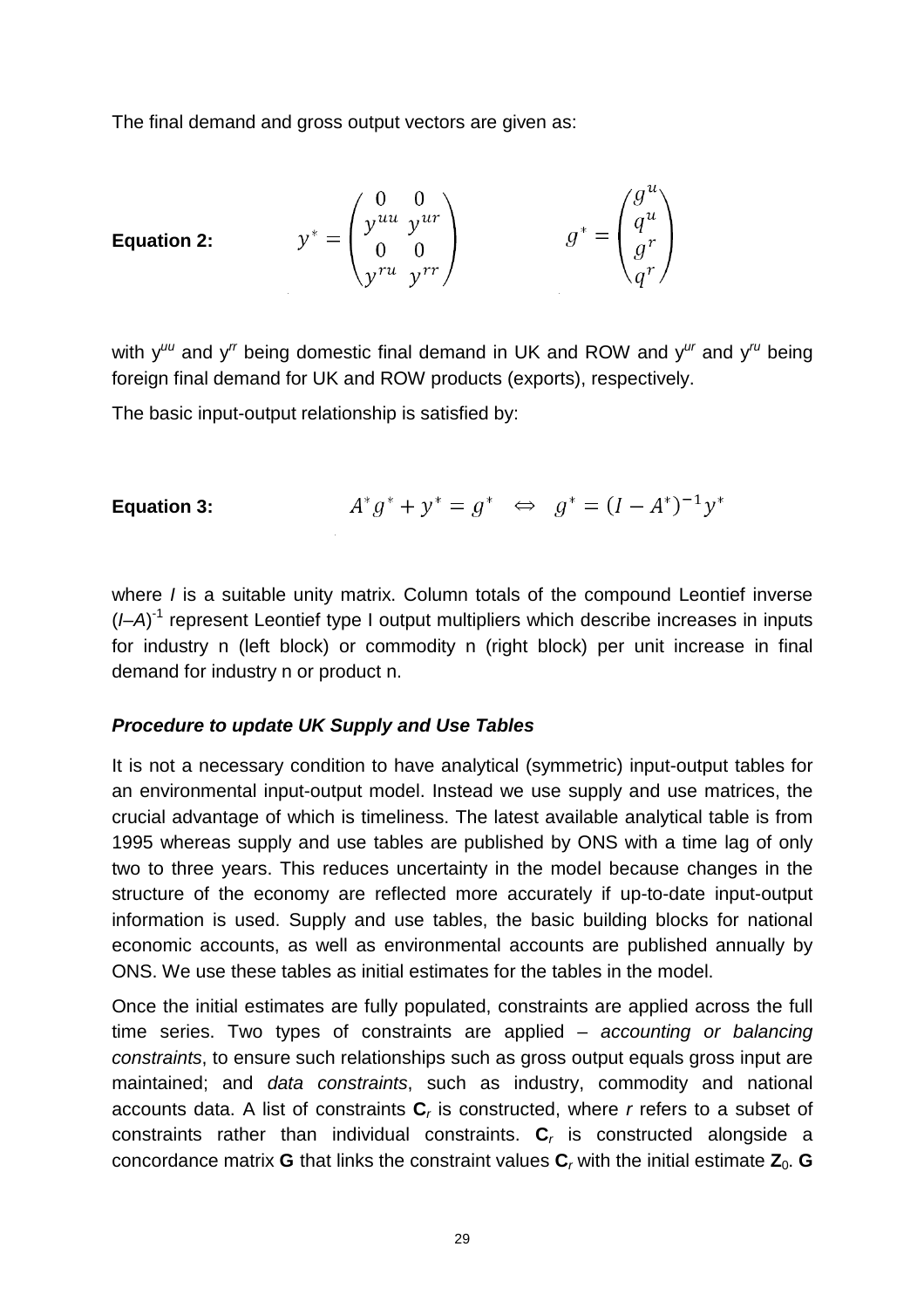is simply a sparse binary matrix showing the existence or non-existence of a relationship between  $C_r$  and each element of  $Z_0$ .

The following constraints are used for the subsequent rebalancing procedure:

- Total (domestic) output/supply of 123 UK products at basic prices as column totals
- Total (domestic) output/supply of 123 UK products at basic prices as row totals
- Total (domestic) output/supply of 123 UK products at basic prices as balancing constraint
- Total of 123 UK industry inputs at basic prices as column totals
- Total of 123 UK industry outputs at basic prices as row totals
- Total UK industry in-/output at basic prices as balancing constraint
- Supply of principal product as a percentage of total industry output and of total commodity output (i.e. the proportion of diagonal versus non-diagonal elements)
- Row total of Taxes less subsidies on production
- Row total of imports of 123 ROW products at basic prices
- Row totals of all trading margins on 123 UK products
- Total of all trading margins must be zero
- Each column in table for automotive fuel and motor vehicle retailing margins must sum to zero
- Each column in table retail trade margins must sum to zero
- Each column in table for wholesale trade margins must sum to zero
- Row totals of taxes plus subsidies on 123 UK products
- Row totals of taxes plus subsidies for intermediate demand
- Row totals of taxes plus subsidies for final demand
- Row totals of taxes plus subsidies for exports
- Row totals of total supply of 123 UK products at purchasers' prices
- Combined Use by 123 UK industries at purchasers' prices
- Combined Final Demand for 123 UK + imported products at purchasers' prices
- Combined Exports of 123 products at purchasers' prices

A multi-stage process then employs a sophisticated approach of constraint optimisation, called KRAS, which balances data according to constraints that are defined by available data. The methodology has been described in a journal publication (Lenzen et al., 2009) and has been implemented in the Aisha software developed at the University of Sydney (Lenzen et al., 2010a).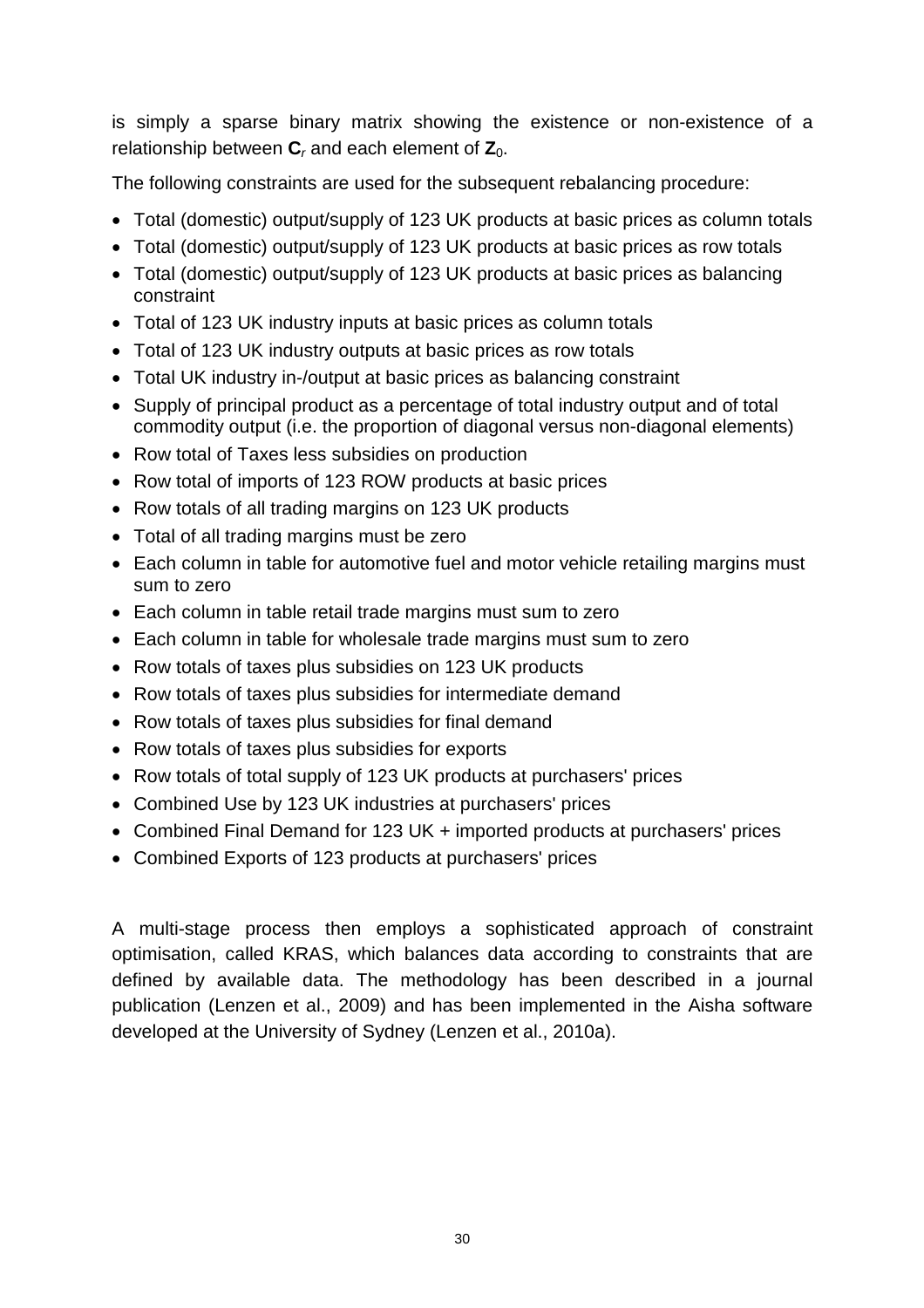The initial estimate  $Z_0$  does not necessarily (and is unlikely to) satisfy the list of constraints **C**. Hence, the optimisation process is required in order to obtain **Z**\* such that:

#### $\mathbf{Z}^* = \mathbf{Z}_n \Leftrightarrow \mathbf{C} = \mathbf{G} \times \mathbf{Z}_n$ **Equation 4**

where  $Z_n$  is solved iteratively through minimising a distance function between **C** and **G** x **Z**. The balancing process is undertaken for each year of the input-output system, in this case, covering the time period 1990-2008.

## **Data sources and data preparation**

### *Supply and Use Tables of the UK*

In the UK, input-output data are collated and published regularly by the Office for National Statistics as part of the National Accounting framework (ONS, 2006; Mahajan, 2006; ONS, 2010b). Supply and use tables for the years 1990 to 2008 are publicly available (ONS, 2010b). Over the years, less and less information has been published. For example, industries in the use tables are now published by 108 industries (instead of 123 industries previously) and supply tables have been reduced to column vectors showing only the total supply of products by 123 categories. Additional information was therefore requested from ONS. Use tables for the years 2004 to 2007 by 123 industries were kindly provided by ONS with the note that the additional splits should be treated with caution. For 2008 we use the 2007 table as initial estimate and rebalance with published sector totals for 2008 as constraints. In the course of the project we revised all supply and use data for the years 2004 to 2008 according to the newly published Blue Book 2010 (ONS, 2010c), i.e. new industry and product totals were used as constraints.

### *General government final consumption by type of service*

These tables show expenditure (intermediate consumption) of UK Government by 123 products groups broken down into the categories Public administration & defence, Education, Health and veterinary services, Social work activities, Sewage and Sanitary services and Recreational services for both Central and Local Government. The data have previously been published as part of the SUTs as Tables no. 5. Tables for the years 2004 to 2007 were provided by ONS upon request with the note that the product breakdown of this data is based largely on a set of factors which are unchanged during this period. For 2008 we use the 2007 table as initial estimate and rebalance with published sector totals as constraints.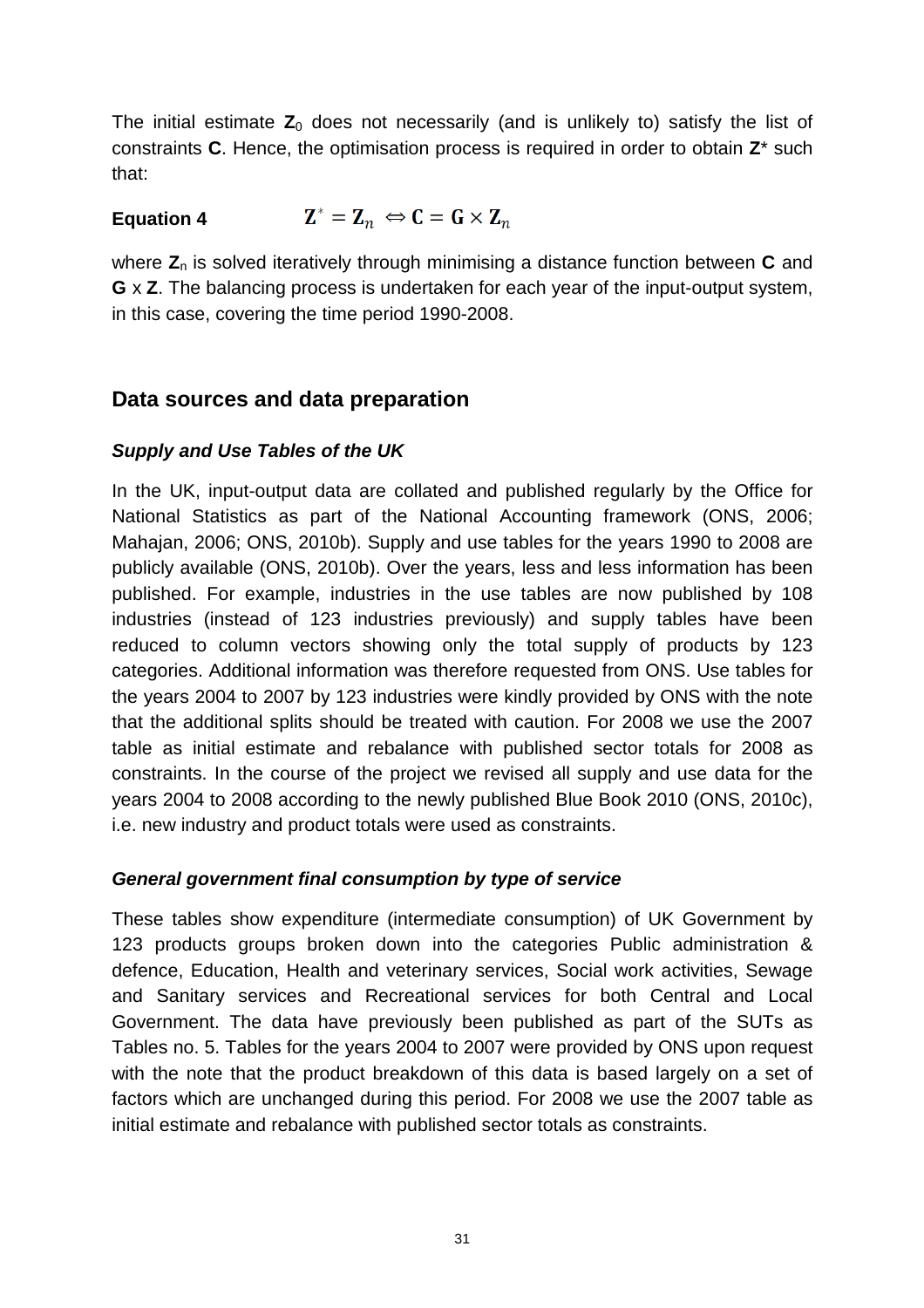The intermediate consumption (expenditure) data used to calculate the GHG footprint do not include Gross Capital Formation (consisting of Gross fixed capital formation, Valuables and Changes in inventories) as this is recorded under Final Demand in the National Accounts and is not broken down by industry. This means that no data is available that would separately identify the Government's acquisitions minus disposals of fixed assets, tangible assets (buildings, machinery, transport equipment, etc.) and intangible assets (subsoil assets, software assets, entertainment, literary and artistic originals), improvements to non-produced assets (land), changes in inventories of materials, supplies and goods and expenditure on precious metals and stones (gold, diamonds etc.), jewels made from them, as well as paintings and sculptures recognised as works of art, which are acquired as stores of value and not to be used for production or consumption purposes. Therefore, these capital categories have not been included in the analysis.

### *Direct Defence expenditure by industry*

In order to separate defence activities from other public administration services, expenditure data from the UK Defence Statistics were prepared. Upon request, the Defence Analytical Services & Advice Directorate (DASA) of the Ministry of Defence (MOD) kindly provided a complete time series of 'Estimated Defence Expenditure Outturn in UK by Industry Group' from 1990 to 2007 in accordance with the Freedom of Information Act 2000. This was accompanied by the following statement: "This information is broken down into two sections, one covering the period preceding 2002/03 when the MOD used to prepare its accounts on a Cash basis and the other covering the period from 2002/03 when the MOD moved to a Resource Accounting and Budgeting (RAB) regime. It should be noted that the post RAB estimates are not directly comparable to those which were prepared under the old Cash accounting system. This is largely because the RAB data has been prepared on an accruals basis which […] records revenues and expenses when they are incurred, regardless of when cash is exchanged." For the year 2008, data for 2007/08 were used in this study as the estimates for 2008/09 were only published on  $29<sup>th</sup>$  September 2010 in the latest UK Defence Statistics, after the calculations for this analysis had been completed (DASA/MOD, 2010).

The 'Estimated Defence Expenditure Outturn in UK by Industry Group' from the UK Defence Statistics is the only high-level statistic that aligns direct expenditure with the industry classification used in the ONS National Accounts. It estimates the amount of money the MOD spends directly with UK industry broken down by industrial group. It therefore appeared to be ideal data source for the purpose of the analysis in this report which was to identify the GHG footprint of Defence within the broader category of Public Administration and Defence (PAD). However, there are some differences in the boundaries of the two statistics making an exact alignment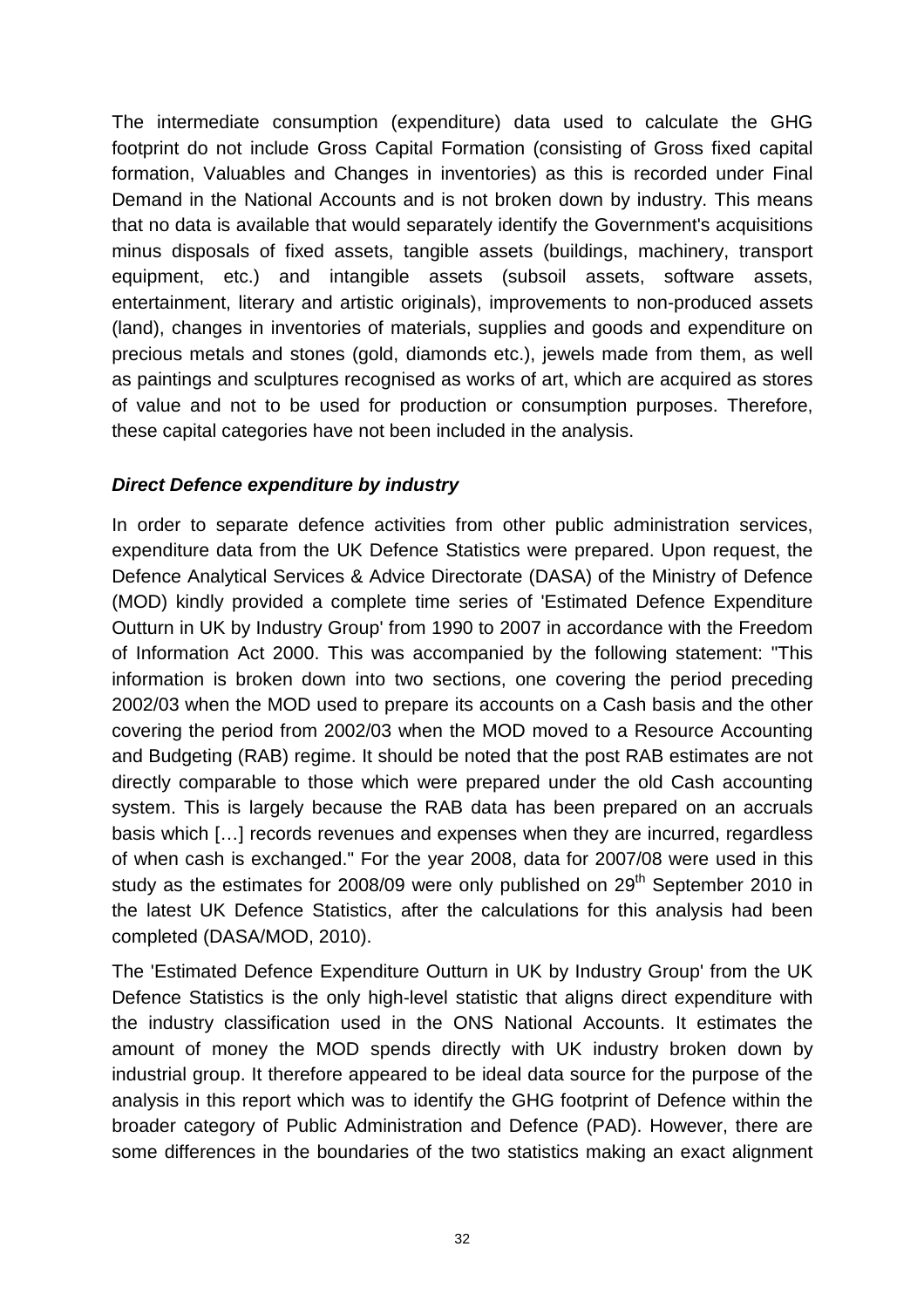difficult. Therefore the results for Defence have to be interpreted with the following caveats in mind.

There is no SIC code which relates to the Defence industry. The MOD procures from a broad range of industries. It does not procure from suppliers which have been classified under the Public Administration and Defence division of the Standard Industrial Classification.

Estimated Defence Expenditure Outturn figures include MOD expenditure on equipment and non-equipment. Aggregate MOD Equipment expenditure has been used to indicate capital expenditure on acquisition, maintenance, repair and update of items such as plant, machinery and vehicles and fighting equipment plus associated Research & Development, Non Equipment expenditure includes expenditure on items such as utilities (gas, water and electricity) and maintaining the defence estate. These estimates relate to expenditure in UK industry and commerce only and therefore exclude (amongst others):

- Payments against contracts where the primary location of the work task is overseas are removed (only spending with UK industry is included).
- Payments made against US contracts where the work is performed overseas and that are managed by the Foreign Military Sales unit of the British Defence Attache in the US.
- Payments made internally by MOD to MOD Trading funds (DSTL, Met Office, Defence Support Group) are removed although payments to these Trading Funds are included in the MOD accounts as external payments. Revenue earned by these Trading Funds are included.
- Payments on Collaborative Projects such as Tornado and Typhoon are treated as exports and are removed. The proportion of the project costs which relates to the UK workshare (around 35%) is then added back in.

In 2007/08 the total of expenditure not included was around £5 billion, compared to £16.5 billion included. It should be noted that because of the complexity of the process of attributing Defence payments to SIC codes the data are clearly labelled as 'Estimates' and hence the results for the footprint of Defence have also to be seen as estimates and have been labelled accordingly in this report.

The estimated Defence expenditure accounts distinguish 28 industry categories and a further breakdown to the 123-sector working level was required. This was accomplished by breaking down aggregated totals pro-rata to the more detailed level according to total expenditure by Central Government.

Further information relating the underlying methodology and data used to calculate the estimates presented in Table 1.11 of UK Defence Statistics can be found in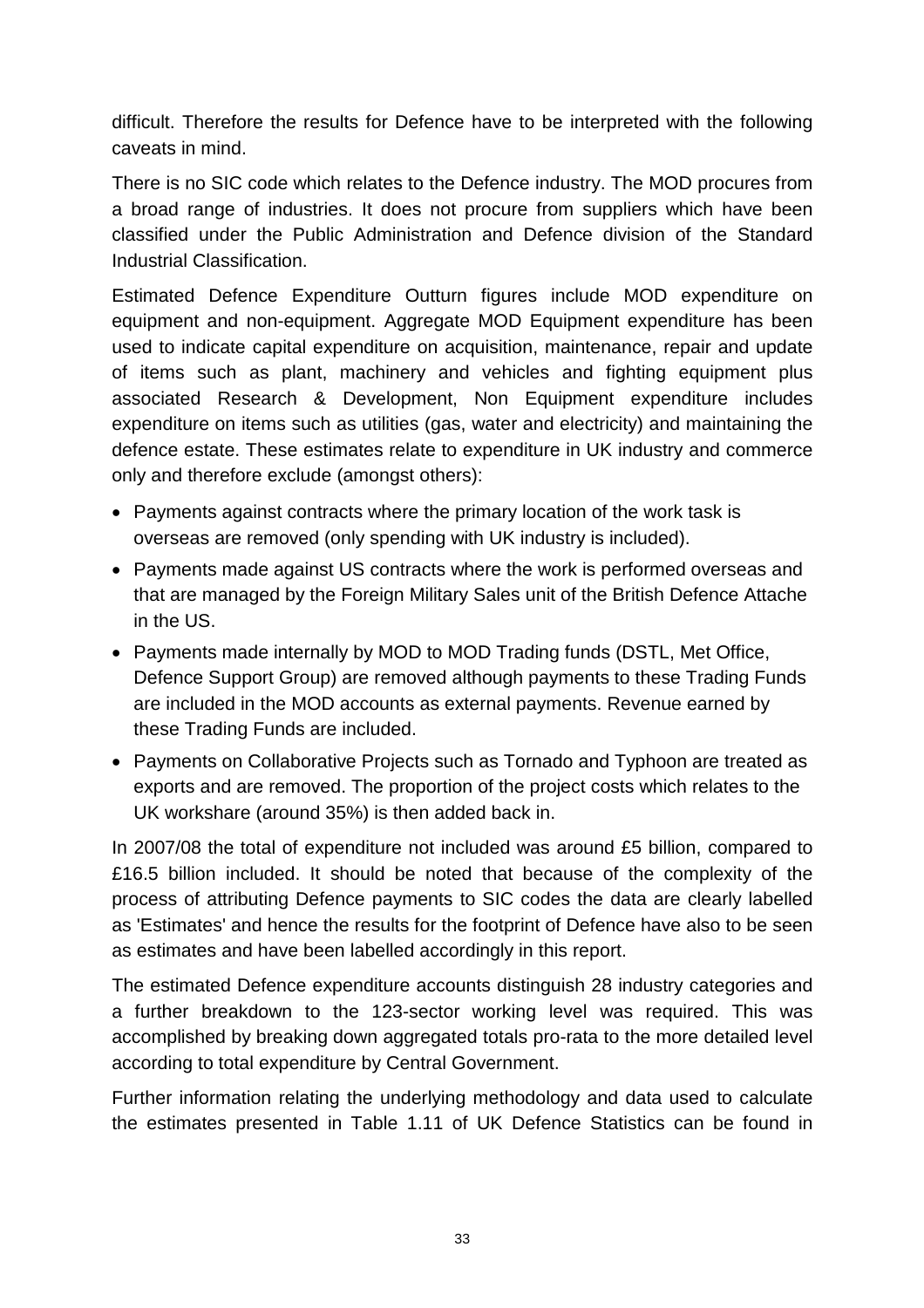DASA Defence Statistics Bulletins Nos. 5 and 5A. These are available on the DASA website.<sup>5</sup>

### *Greenhouse gas emissions*

Annual, sectoral emissions of the six major greenhouse gases  $(CO<sub>2</sub>, CH<sub>4</sub>, N<sub>2</sub>O,$ HFC, PFC,  $SF<sub>6</sub>$ ) are taken from the UK national environmental accounts published by ONS and are added as environmental extensions to the use tables. In cases where the industry categories are more aggregated than those at the 123 level, emissions were attributed to sub-sectors pro rata by using total economic output. We refer to previous publications for detail (Wiedmann et al., 2008b). Data from the latest release of UK environmental accounts (ONS, 2010a) were used for the time series 1990 to 2008 in this work.

The time series of sectoral greenhouse gas emissions for the rest of the world was extended for the years 2005 to 2008 by using data from three different data sources as constraints. These are GTAP<sup>6</sup>, CAIT<sup>7</sup> and CDIAC<sup>8</sup>. None of these data sources contain all the necessary information alone, but by using them in combination it is possible to break down ROW emissions by the six GHGs, by 57 economic sectors and by year. As in the case of the UK, a further disaggregation to 123 sectors was achieved by allocating emissions to sub-sectors pro rata by using the total economic output of UK sub-sectors.

## **Specific calculations**

### *Estimation of scope 1 and scope 2 emissions*

The direct (scope 1) emissions of Central Government and its sub-sections had to be estimated in this work. As a robust and consistent data basis we use the latest edition of the national Environmental Accounts (EA) which was published by ONS on  $10<sup>th</sup>$  June 2010 and identifies greenhouse gas emissions for 93 industries (ONS, 2010a). The EA sectors 81 to 89 are relevant for Government activities in general; for Central Government in particular the sectors EA81 (Public administration, not defence), EA82 (Public administration, defence) and EA84 (Health and vet services, social work) are relevant. To allocate emissions to the sub-sections of Central Government analysed in this study we employ the following approach. Emissions of EA82 (Public administration, defence) were directly allocated to Defence activities.

<sup>5</sup> http://www.dasa.mod.uk/applications/newWeb/www/index.php?page=67&pubType=0&thiscontent=1200&date=2010-03-30

<sup>6</sup> Global Trade Analysis Project, GTAP 7 database, Center for Global Trade Analysis, Purdue University, West Lafayette, Indiana, USA. https://www.gtap.agecon.purdue.edu.

<sup>7</sup> Climate Analysis Indicators Tool (CAIT) Version 7.0, World Resources Institute (WRI), Washington DC, USA. http://cait.wri.org.

<sup>8</sup> The Carbon Dioxide Information Analysis Center (CDIAC) is the primary climate-change data and information analysis center of the U.S. Department of Energy (DOE). http://cdiac.ornl.gov.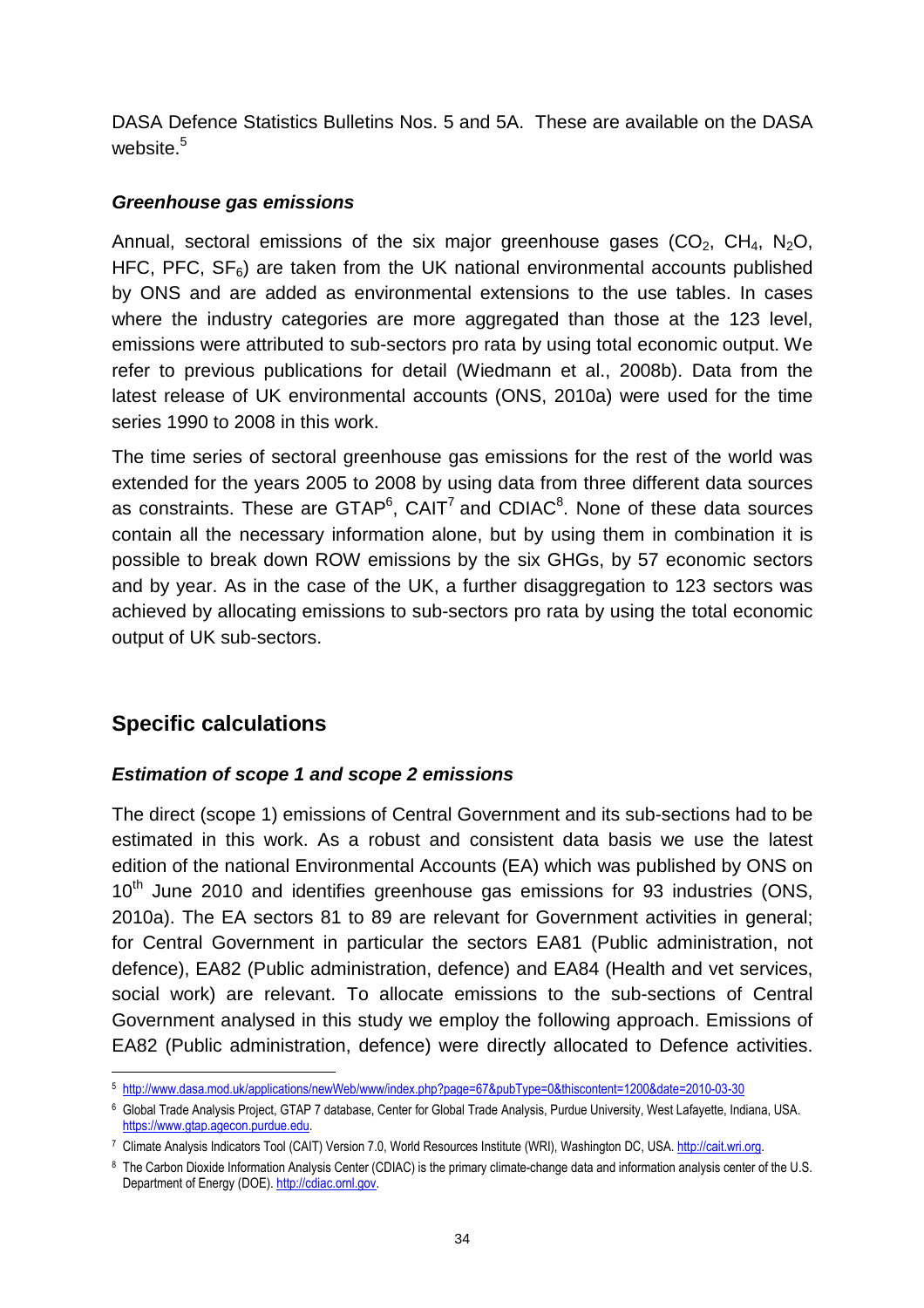The remaining emissions were allocated to sub-sections based on the share of Central Government spending on the total expenditure of Government at basic prices. This approach ensures consistency and preserves national accounting identities for both economic and environmental accounts (e.g. all sub-sections add up to the total). This procedure was repeated for all 19 years of the time series.

The approach described above was used in this report rather than using the Scope 1 emissions reported under the SOGE Framework (Sustainable Operations on the Government Estate) Framework (see SDC, 2010). This is for two reasons. First, only three years have been reported under SOGE (2006/07 to 2008/09), not a time series from 1990 to 2008, and second, not all activities (e.g. buildings) of Government Departments have been included under SOGE, meaning that there would be a difference in the totals reported under SOGE and Central Government emissions in this report.

The full carbon footprint emissions of electricity, i.e. scope 2 emissions, have been calculated in the same way as those of other commodities, i.e. by using expenditure data on electricity. This approach ensures consistency across the analysis and completeness of scope, i.e. not only the direct emissions of power stations and transmissions networks but also emissions embedded in the goods and services required by the electricity industry have been taken into account.

## **Uncertainty**

In 2008, the Stockholm Environment Institute at the University of York and the Centre for Integrated Sustainability Analysis at the University of Sydney, on behalf of Defra, undertook a world-first Monte-Carlo analysis of the UK multi-region inputoutput model upon which the present study is based (Wiedmann et al., 2008a). The aim was to quantify the uncertainties associated with multi-regional input-output modelling for national carbon footprint analysis. The approach and results of the project have now been published in a peer-reviewed, scientific journal (Lenzen et al., 2010b).

In the present study we have used the results from this ground-breaking work to estimate the error margins of the top-level results presented in Figure 12. For this purpose we have used the relative standard error of  $CO<sub>2</sub>$  consumer emissions for each of the 123 sectors for the year 2004 as identified and documented in the previous Defra report (Wiedmann et al., 2008a, p.55-56). These margins were applied to the 123-sector-level results in this study and the overall standard error margins in Figure 12 were calculated by using the general error propagation formula (Wiedmann et al., 2008a, p.16-17). It was beyond the scope of this work to undertake an actual Monte-Carlo analysis (which would require thousands of runs of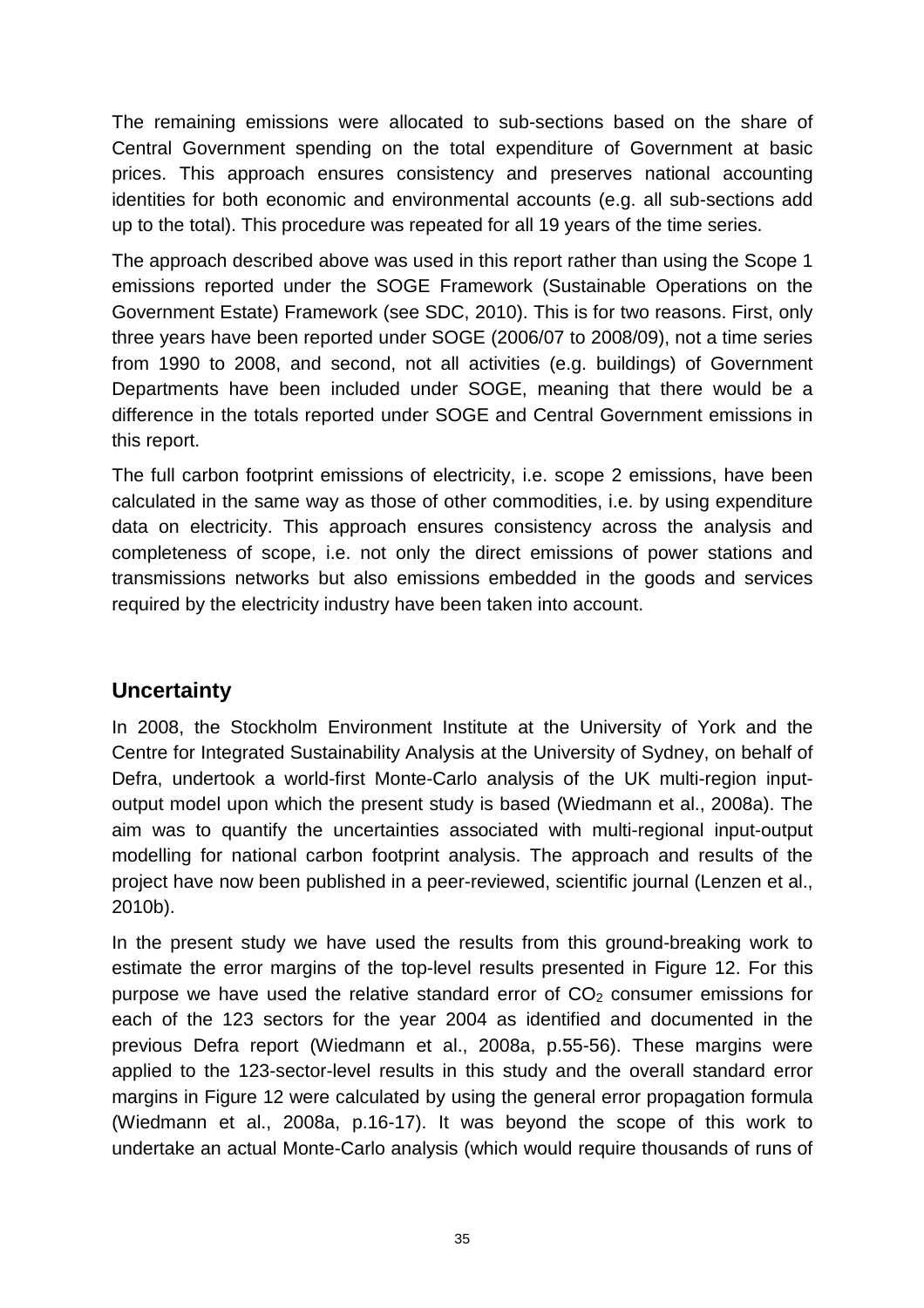the model), nor was it possible to do such an analysis for greenhouse gases other than carbon dioxide.

We hope that this additional information will help decision-makers to get a clearer understanding of robustness and reliability of the carbon footprint calculations. Other methodologies often ignore uncertainties altogether or treat them in a very rudimentary way. None of the methods available for carbon accounting is without error. It is also a widely held belief that physical data are inherently and always more accurate than financial data. This is not the case. In reality, the accuracy, relevance and robustness of data is determined by the quality and age of the data and how representative they are for the research question. This is true for both physical and monetary data.

In the following we provide some qualitative considerations of uncertainty issues specific to this study. When calculating a time series of UK Central Government carbon footprint by using environmental input-output analysis, as was the case in this study, specific uncertainty is introduced through:

- the unavailability in the UK of either analytical input-output tables for years more recent than 1995 or supply and use tables at basic prices and in 123 x 123 format for any years (different but similar restrictions apply to ROW tables),
- the difference in sector classification of environmental and economic accounts (93 versus 108 or 123) (different but similar restrictions apply to ROW data),
- the way in which some of the detailed data for intermediate consumption of Central and Local Government sub-sections was derived for more recent years, and
- the aggregation and change of accounting basis of defence expenditure data.

On the other hand, uncertainty is reduced and accuracy is improved by:

- employing a consistent and economy-wide approach across the whole time series,
- using specific data for each individual year of the analysis, based on the latest releases (2010 editions) of national environmental and economic accounts (meaning that the time lag to the latest year analysed is only two years!).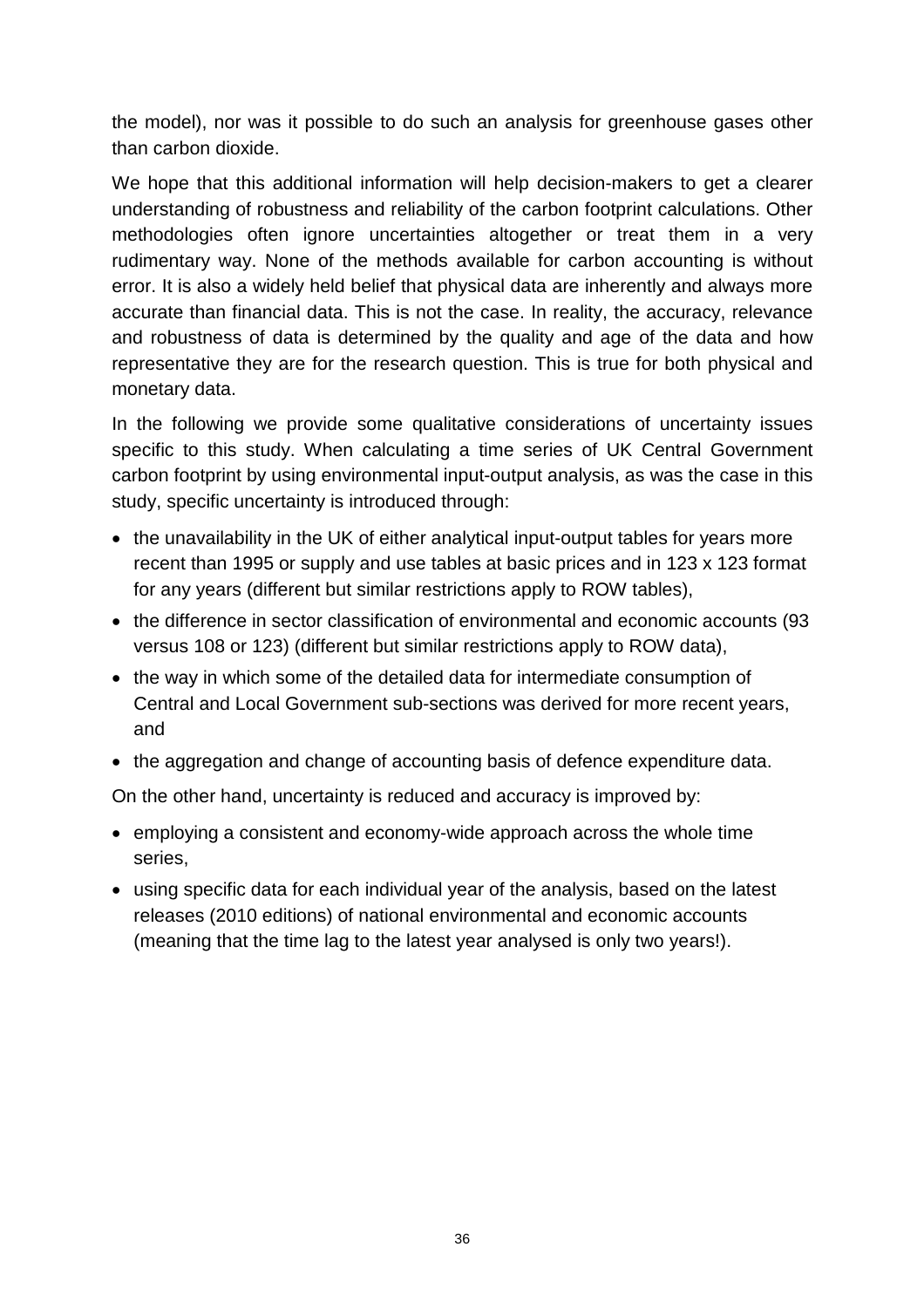## **10 Appendix C: References**

- Baiocchi, G. and Minx, J. C. (2010) Understanding Changes in the UK's  $CO<sub>2</sub>$  Emissions: A Global Perspective. *Environmental Science & Technology*, **44**(4), 1177-1184. http://dx.doi.org/10.1021/es902662h.
- Croasdale, S. and McIntyre, S. (2010) Summary paper on the 'carbon accounting' methodology applied to the assessment of the Scottish Government's 2010-11 budget. *Fraser of Allander Institute Economic Commentary*, **33**(3), 48-54. http://www.strath.ac.uk/fraser.
- DASA/MOD (2010) *United Kingdom Defence Statistics 2010*. 29 September 2010. Defence Analytical Services & Advice Directorate, Ministry of Defence, London, UK. http://www.dasa.mod.uk.
- DEFRA (2009) *Guidance on how to measure and report your greenhouse gas emissions*. September 2009. UK Department for Environment, Food and Rural Affairs, London. http://www.defra.gov.uk/environment/business/reporting/index.htm.
- Eurostat (2007) *Manual on sources and methods for the compilation of COFOG Statistics - Classification of the Functions of Government (COFOG) (2007 edition)*. Methodologies and working papers. KS-RA-07-022-EN. Statistical Office of the European Communities (Ed.), Office for Official Publications of the European Communities, Luxembourg. http://epp.eurostat.ec.europa.eu.
- GAP, SEI and Eco-Logica (2006) *UK Schools Carbon Footprint Scoping Study*. March 2006. Report by Global Action Plan, Stockholm Environment Institute and Eco-Logica Ltd for the Sustainable Development Commission, London http://www.sdcommission.org.uk/publications.php?id=389
- Huang, Y. A., Lenzen, M., Weber, C. L., Murray, J. and Matthews, H. S. (2009) The role of inputoutput analysis for the screening of corporate carbon footprints. *Economic Systems Research*, **21**(3), 217-242. http://dx.doi.org/10.1080/09535310903541348.
- Lenzen, M., Gallego, B. and Wood, R. (2009) Matrix balancing under conflicting information. *Economic Systems Research*, **21**(1), 23-44. http://dx.doi.org/10.1080/09535310802688661.
- Lenzen, M., Kanemoto, K., Geschke, A., Moran, D., Muñoz, P., Ugon, J., Wood, R. and Yu, T. (2010a) A global multi-region input-output time series at high country and sector detail. *18th International Input-Output Conference of the International Input-Output Association (IIOA)*, 20- 25 June 2010. Sydney, Australia. http://www.isa.org.usyd.edu.au/io\_2010/.
- Lenzen, M., Wood, R. and Wiedmann, T. (2010b) Uncertainty analysis for Multi-Region Input-Output Models – a case study of the UK's carbon footprint. *Economic Systems Research*, **22**(1), 43– 63. http://dx.doi.org/10.1080/09535311003661226.
- Mahajan, S. (2006) Development, Compilation and Use of Input-Output Suppy and Use Tables. *Economic Trends*(634), 28-46. http://www.statistics.gov.uk/cci/article.asp?ID=1611.
- Matthews, H. S., Hendrickson, C. T. and Weber, C. L. (2008) The Importance of Carbon Footprint Estimation Boundaries. *Environmental Science & Technology*, **42**(16), 5839-5842. http://dx.doi.org/10.1021/es703112w.
- Minx, J., Wiedmann, T., Barrett, J. and Suh, S. (2008) *Methods review to support the PAS process for the calculation of greenhouse gas emissions embodied in goods and services. Report to the UK Department for Environment, Food and Rural Affairs by Stockholm Environment Institute at the University of York and Department for Bio-based Products at the University of Minnesota.* Project Ref.: EV2074, February 2008. Defra, London, UK. Executive summary: http://randd.defra.gov.uk/Document.aspx?Document=EV02074\_7070\_EXE.pdf. Full report: http://randd.defra.gov.uk/Document.aspx?Document=EV02074\_7071\_FRP.pdf.
- Minx, J. C., Wiedmann, T., Wood, R., Peters, G. P., Lenzen, M., Owen, A., Scott, K., Barrett, J., Hubacek, K., Baiocchi, G., Paul, A., Dawkins, E., Briggs, J., Guan, D., Suh, S. and Ackerman, F. (2009) Input-output analysis and carbon footprinting: An overview of applications. *Economic Systems Research*, **21**(3), 187-216. http://dx.doi.org/10.1080/09535310903541298.